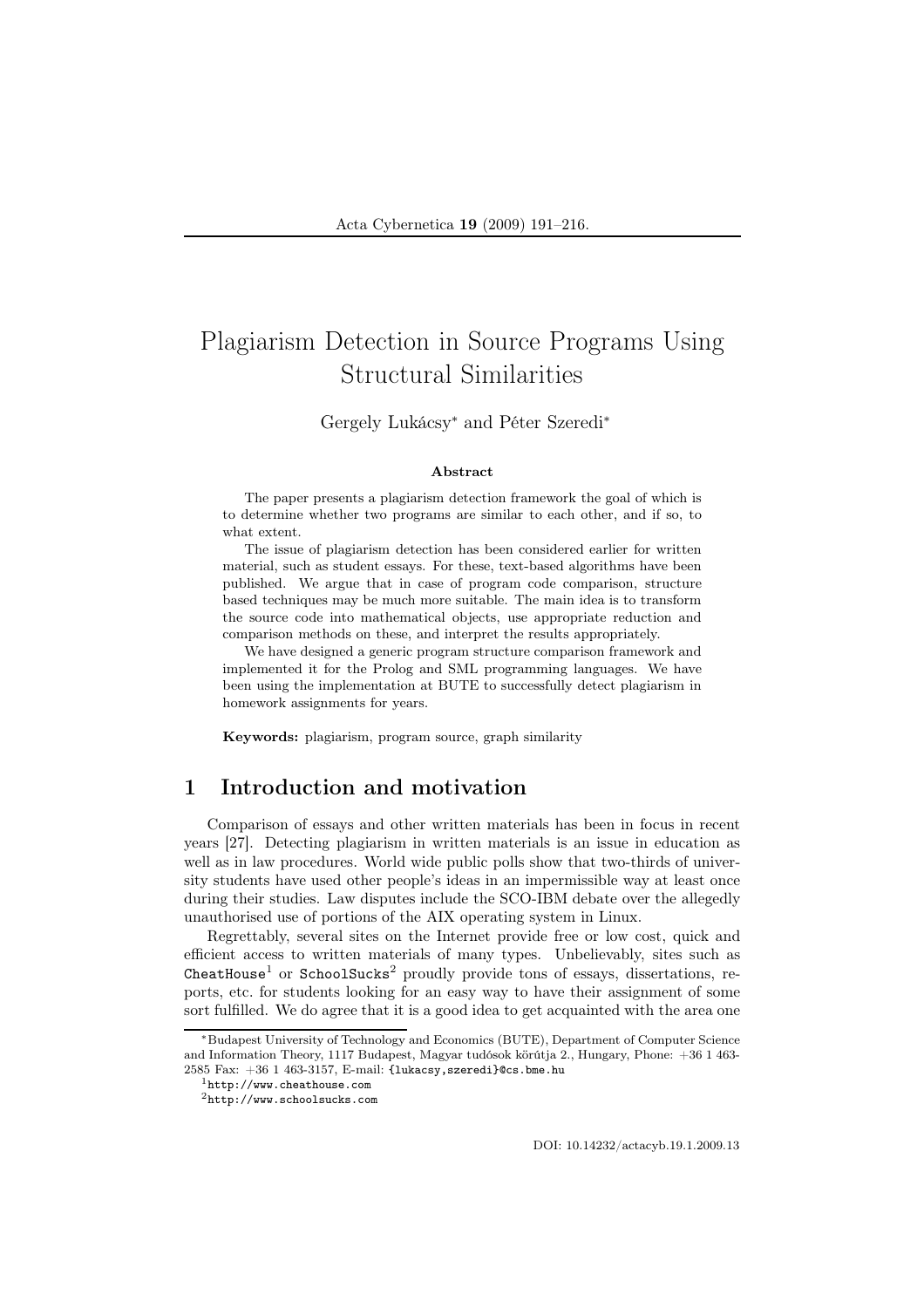is interested in by reading similar materials. However inspiring someone to cheat is a different issue.

In case of programming assignments, it is important to detect the duplication of programs or parts of these. Students attending the course "Declarative Programming" at BUTE are expected to hand in a major programming assignment at the end of the semester. This means mass amount of program sources year by year.

Checking these programs by hand seems to be beyond possibility. Having  $n$ programs we should check  $\frac{n*(n-1)}{2}$  pairs to have all the cases covered. Notice, that we really should check all of the pairs, because the relation "P1 is similar to P2", where P1 and P2 are programs, is not transitive. This practically means that even if we know that source  $A$  is similar to source  $B$  and source  $B$  to source  $C$  we cannot draw any direct conclusion about the similarity degree of sources A and C.

Luckily, in our particular case several assignments can be excluded from the whole set. For example, we do not care whether two bad solutions are similar or not (a solution is bad if it does not solve a certain percentage of the given test cases). However we still have  $O(n^2)$  pairs to test manually, where n is often greater than 100.

Our aim was to develop methods and tools to assess the similarity of programs in order to narrow down the need for manual testing to an acceptable amount. We have defined the notion of a *similarity degree* which reflects how much two programs match. For the methods to be generic and flexible enough we have developed a *multi phase comparison framework*.

The actual comparison is performed between mathematical entities where the meaning of similarity can be formally specified. These entities are generated from the programs to be compared. The procedure may vary for different programming languages, so separate front-end modules should be developed for each language. Naturally, the mathematical entities must be generic and powerful enough to be applicable to different languages. We have chosen directed, labelled graphs for this purpose. Now, the comparison of source programs is actually reduced to calculating the similarity measure of graphs. Notice, that this way it is also possible to determine the similarity degree of two programs written in different languages.

The framework is customisable, so that it remains usable under varying circumstances. For instance, in case of shorter programs a different similarity threshold may be more appropriate than in the case of bigger ones. Moreover, we found that applying certain well selected simplifying graph transformations, called *reductions*, has favourable effects on the efficiency of the approach. Such reductions include removing specific nodes and edges and thus creating higher level, more abstract views of the programs.

The structure of the paper is as follows. In Section 2 we give a brief comparison of our approach with other ongoing research work. Next, we describe what we expect from a plagiarism detection framework, i.e. what are the types of student tricks it should be resistant to. In Section 4 we give an overview of the proposed framework and introduce the main concepts. Following this, we describe the three components of the framework: the *Front-end module*, the *Simplifier* and the *Comparator*. Section 5 describes the prototype implementation of the framework for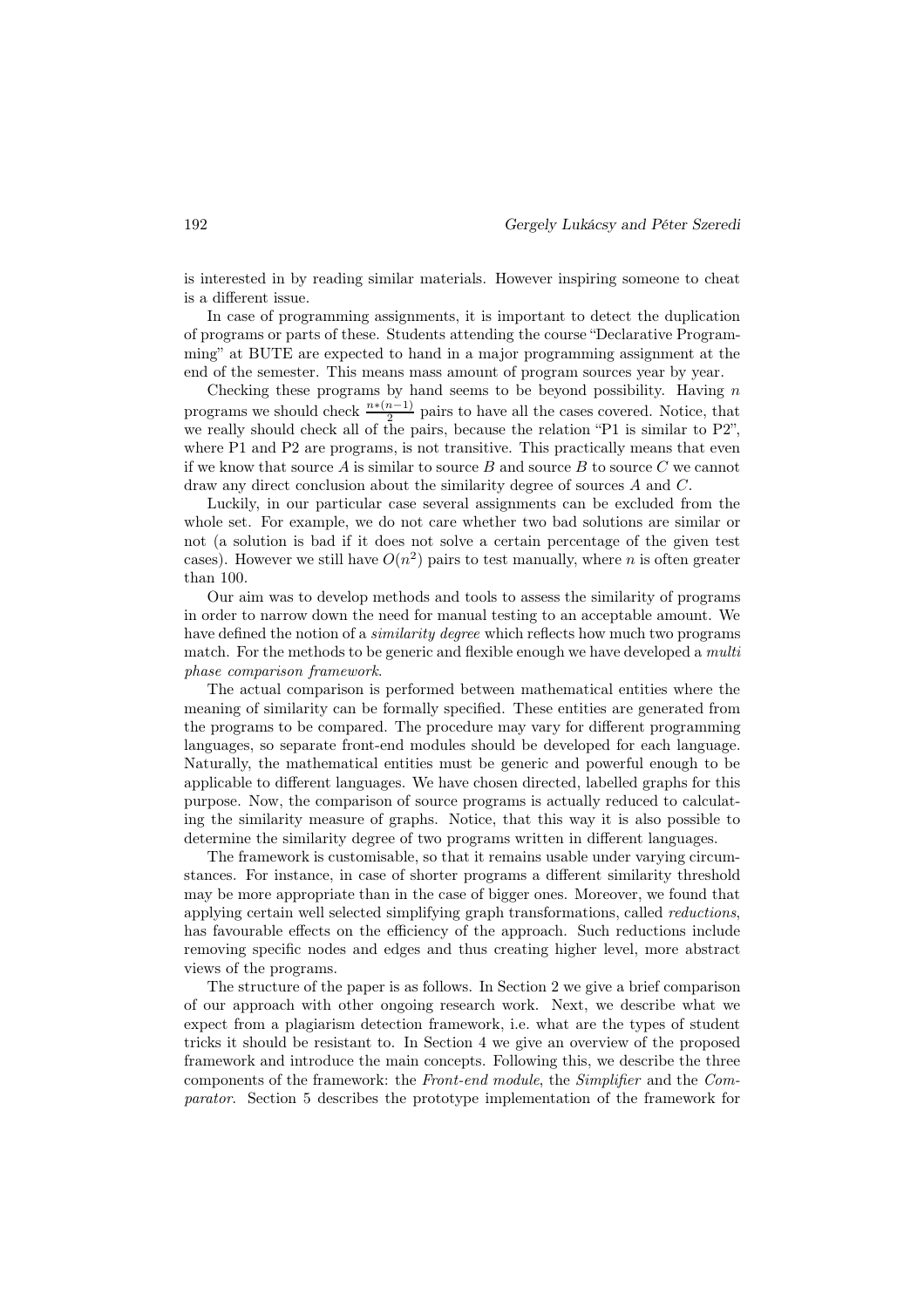Prolog and SML programs. Next, we evaluate the system and show execution results. Finally, we give a summary of our work.

# 2 Related work

Several solutions exist for detecting plagiarism in written documents (like iThenticate [16], FindSame [15], CopyCatch [14], SCAM [26] or the new Hungarian portal from the Computer and Automation Institute of the Hungarian Academy of Sciences called KOPI [5]). However, this is not the case for program sources. A reason for this may be that it is widely believed that detecting plagiarism in programs is much easier than in free text. This is because programming languages are formally defined and, as opposed to the case of free text, it is generally assumed that people use only a few tricks to hide the fact of plagiarism.

Alan Parker and James Hamblen in [23] explicitly say that copied software is "a program which has been produced from another program with a small number of routine transformations". These routine transformations include modifying the comments, changing the names of the variables or (in the worst case) changing the control structures (e.g. using while instead of for). The suggested technique for comparing programs is the following:

- 1. Get rid of every comment in the source codes.
- 2. Get rid of every useless new line, white space, etc.
- 3. For each pair of source programs use a normal UNIX diff program, which compares the files line by line.
- 4. Examine the results.

In [8] J. A. Faidhi and S. K. Robinson suggested a scale which defines the level of plagiarism (L0-L6) based on what kind of modifications the cheater used. For example, we obtain L1 from L0 by modifying the comments, L2 from L1 by further modifying the variable names as well, etc. This scale is often used by programs for plagiarism detection to "position" themselves.

Most existing software solutions are based on statistical or lexicographic approach where, for example, they compare identifiers with identifiers to determine how similar the source programs are. Such systems are the DUP [2], SIM [9], SIFF [3] or Bandit [28].

On the other hand, approaches based on structural properties were already proposed several decades ago. For example, in [4] J. M. Bieman and N. C. Debnath suggested building program graphs, while T. J. McCabe proposed [20] to compute a characteristic numeric value, a metric, for each program code according to its complexity (which was based on the number of computation paths available within the program). This metric is widely known today as *cyclomatic complexity*.

Further programs that support structure comparison include the *Plague* [29], the *YAP* (Yet Another Plague) series [30], and the *Moss* (Measure Of Software Similarity) [25] program. Plague builds so called structure profiles for source codes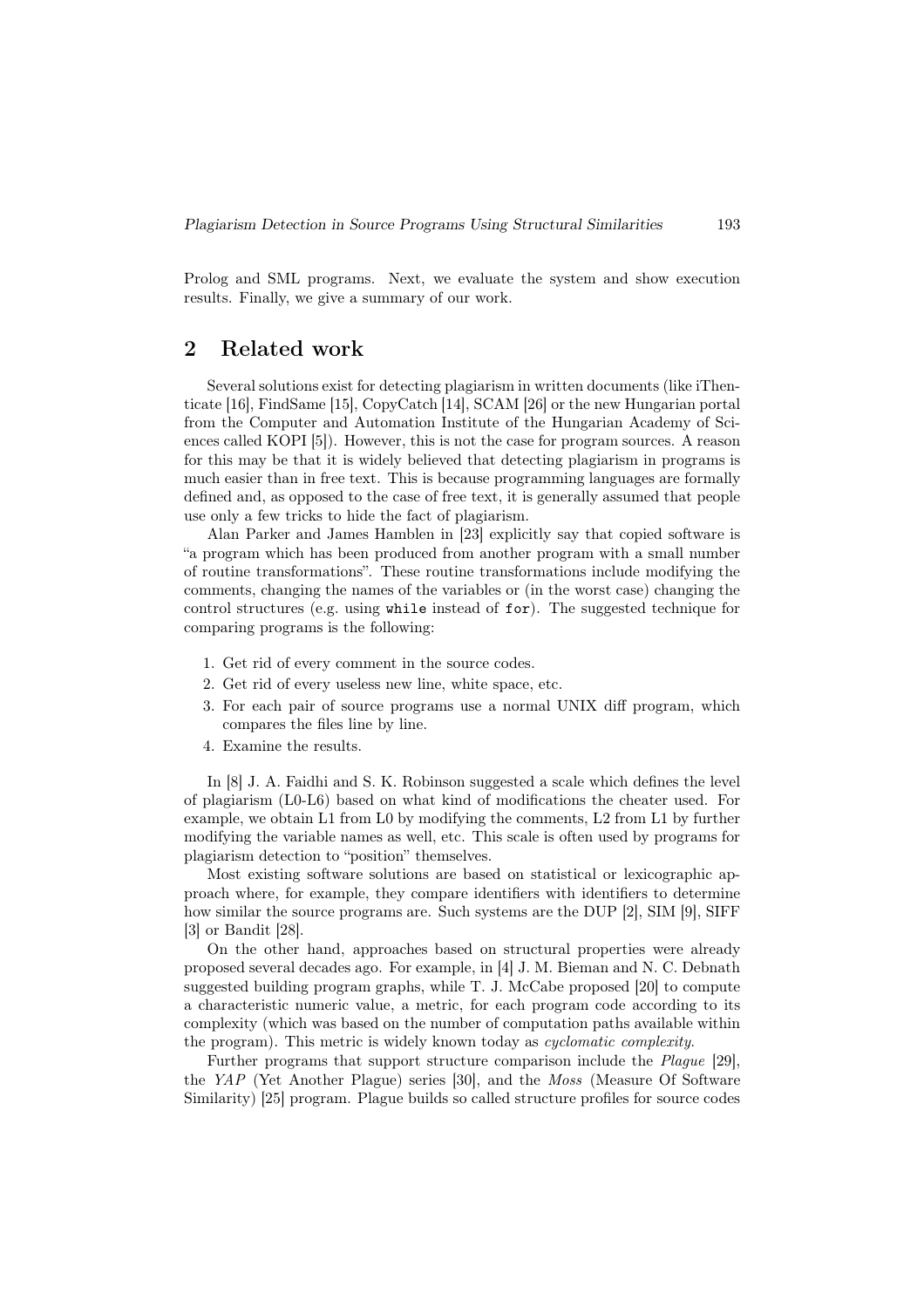and compares them. The YAP programs implement a two phase approach. First they convert the source programs into a more unified form, e.g. removing comments, translating upper-case letters to lower case. In the second phase (depending on the actual YAP version) they apply algorithms, such as Heckel's isolation technique [12], that are resistant to specific structural changes, e.g. changing the order of independent statements or replacing a procedure call by the procedure body. The authors of Moss have developed a general algorithm for calculating a so called fingerprint from an arbitrary document which they claim to be especially precise in case of source programs.

Paper [21] introduces an XML-based model called XPDec (XML Plagiarism Detection Model) suitable for programs written in a procedural language such as C or Pascal. XPDec uses XML to represent structural properties of the source programs and is useful for detecting common forms of reordering plagiarism. An extended version of this approach is presented in [22] which takes also into account the structure of the control sequences in the source programs.

Plagiarism detection is also closely related to code duplication detection. Here, the idea is to detect when developers use previously existing code which solved a problem similar to the one they are currently trying to solve. This may indicate a design problem as the duplicated code is difficult to maintain (e.g. fixing bugs must be done in several places). Although most of the existing solutions for duplication detection are based on the lexicographic approach, some of them use the structural properties of the source codes [24, 18].

Our approach introduced in this paper belongs to the group of program plagiarism systems utilising the structural properties of the source programs. However, instead of providing sophisticated comparison techniques that are resistant to the most common tricks we apply so called reduction steps to create more abstract views of the programs. These views are then compared by using relatively simple comparison algorithms. We argue that this approach makes our system fairly efficient and easy to customise.

### 3 Goals

We now discuss the most significant student tricks we believe a plagiarism detection framework should be resistant to. To illustrate such tricks in a language independent way we use pseudo-language examples below. We realise that there exist tricks only applicable for specific programming languages. Handling these is the task of the concrete implementation of such a framework (cf. Section 4).

Changing the names of identifiers and variables is the most common trick. A piece of source code which contains only single letter variable names may look rather confusing and tangled. However, it can be easily transformed into a program which uses talkative names. For humans, sometimes only this is enough to hide the fact of plagiarism. A similar trick is to change the natural language in which the program identifiers are formulated: use English names in one program and use another language in the other. It is also possible to change not just the variable, but the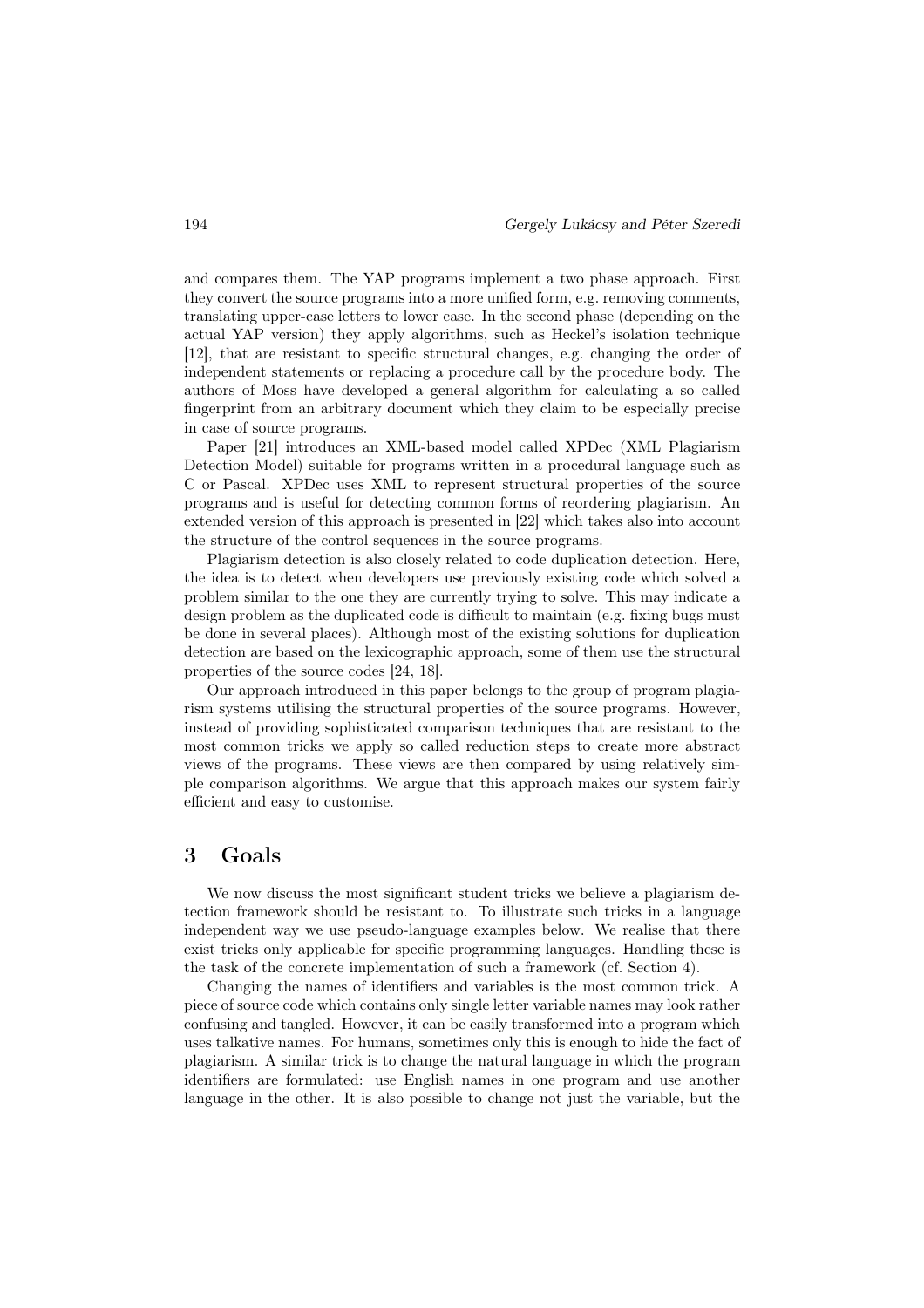function and/or predicate names, too. For example, it is very easy to transform the function

void solve\_the\_problem(Input\_data, Results) {...}

. . . to the following:

void do(Input, Output) {...}

One can also change the number of arguments (the so called *arity*) of the functions, without affecting the code. For example one can use dummy parameters, which are set to something irrelevant at call time. If one changes not only the name of a function, but also its arity, it may become really difficult for the human to recognise that it is semantically equivalent to some other function.

Sometimes it is profitable for students to cut the code into several pieces and place them into separate files using the module system of the given language. Similarly, reordering the sequence of the function definitions in a source file is an easy, but often effective trick. Students also like to change the order of statements in the body of a function if these statements do not depend on each other: for example, two independent variable assignments can be switched. In case of logic programming languages, this kind of trick is very common as a body of a predicate is the logical conjunction of so called goals. This means that these goals can often be reordered freely without effecting the execution of the program.

Putting useless functions into the code may also be used to disguise plagiarism. For example we can "borrow" some code from another program which has nothing to do with the current programming assignment. Computer based methods may find this disturbing, because this technique introduces new variables and functions, changes the size of the file, etc. Sometimes one can recognise this trick by doing static source code analysis and detecting that these functions are never called, but this is not true in general.

Consider the following example, where the procedure calculate will never be called. This procedure can be anything, most likely a piece of some big code, with the only aim to conceal the fact that the original source code for solve\_the\_problem was made by some other individual.

```
int solve_the_problem(A, B) {
   if (A > 0) {
   ...
   X = A + 35;...
   if (X < 0) // X cannot be negative here
     calculate(X, B);
   else
     X = 2;...
   }
    ...
}
```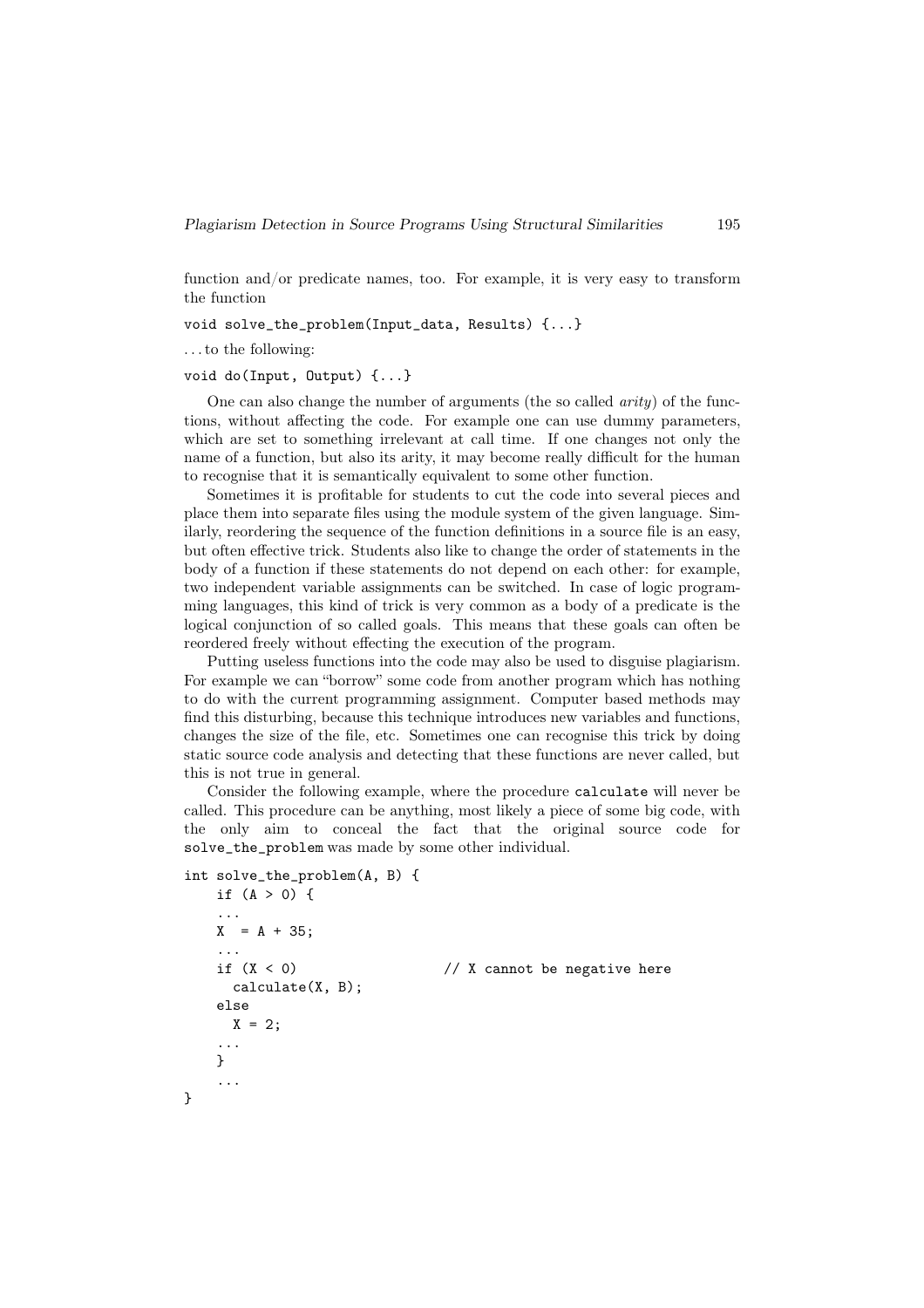In the general case those parts of the program which are never called can only be detected at run time. Unfortunately, even if we detect such code fragments it does not mean that we found an instance of plagiarism. Sometimes such code is simply the result of programming errors, which even the author of the program is not aware of.

Analogously to placing useless procedures in the program code one can place useless calls in the body of a procedure without changing its task. In the following example we show two totally useless lines inserted into a function, not changing the execution of the program:

...  $C = 2$ ;  $A = 3-C$ ; //  $A = 1$ ... if  $(C == A+1)$  { // check if  $C = 2$ ...

Finally, we show two tricky, but easily implementable types of program transformation. The first we named *call-tunneling*, while the second *call-grouping*. Call tunneling is based on the idea that instead of letting function A to call function C directly, we insert an intermediate function B. In this new scenario A calls B and B calls C. If function B returns what it got from C without any modification, then the transformed program will be equivalent to the original one. Call-tunneling is very hard to detect, because, for example, function B is actually called during the execution, therefore it seems to be an important part of the program.

Call-grouping is a simple technique to significantly modify the structure of a program even if one does not really understand what the code actually does. The main idea is very similar to that of call-tunneling: if there is a function which calls several others, we can regroup these calls into some new functions to produce a totally different code structure. Let us consider the following piece of code:

```
int original_function(A, B) {
  T = \text{call}(A);Q = \text{call2}(B, T);E = cal13(Q);Z = \text{call4(A, E)};return call5(Z);
}
```
Using call-grouping one can transform it to the following equivalent program.

```
int groupped_function(A, B) {
  E = temp1(A, B);return temp2(A, E);
}
```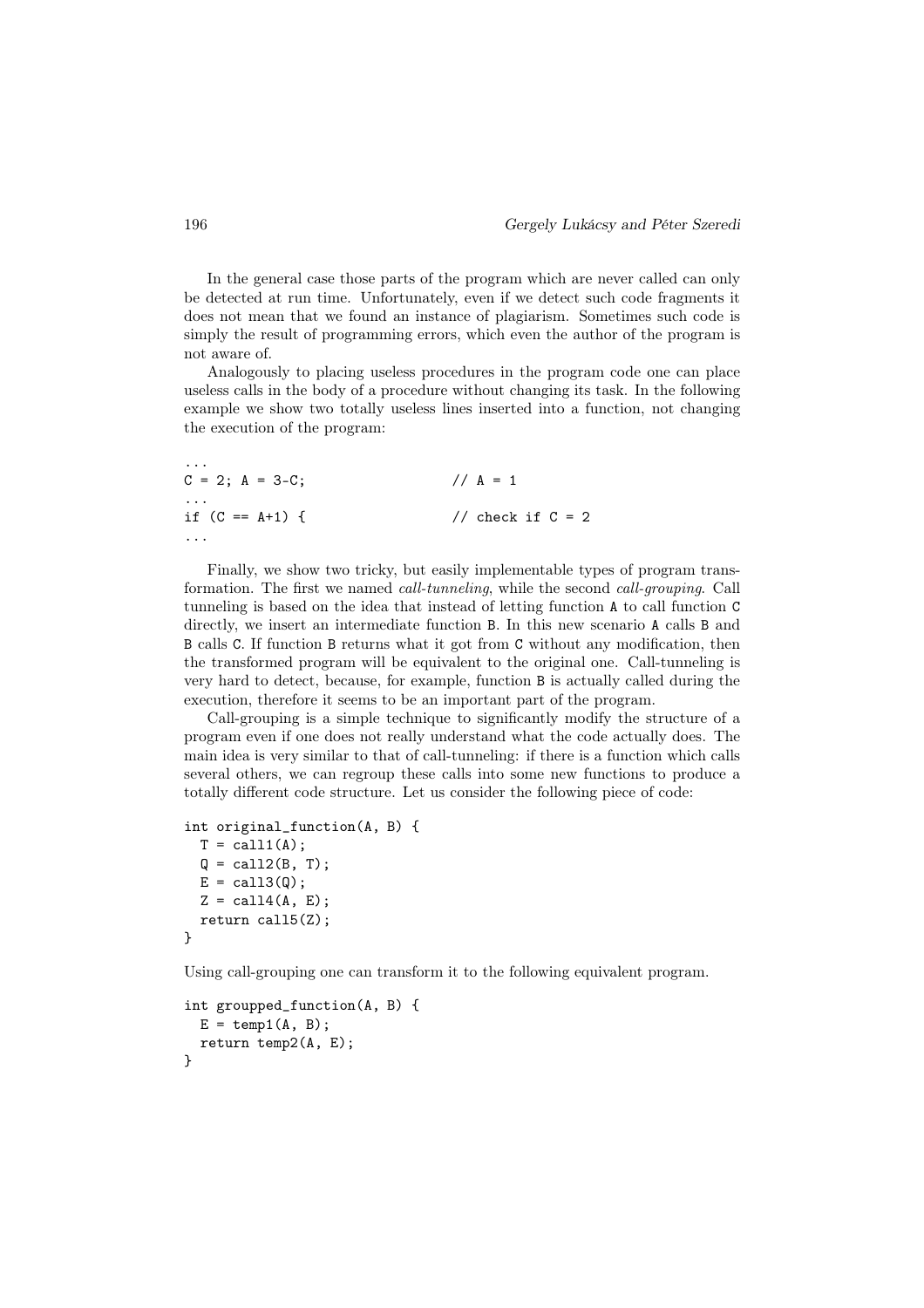```
int temp1(A, B) {
  T = \text{call}(A);Q = \text{call2}(B, T);return call3(Q);
}
int temp2(A, E) {
  Z = \text{call4(A, E)};return call5(Z);
}
```
Notice that functions call1,. . . ,call5 are invoked in the same way as in original\_function, but two new grouping functions are also introduced.

# 4 The framework

The proposed framework consists of three main components which are handled by independent program modules:

- 1. *Front-end*: performs source code to model *mapping*
- 2. *Simplifier:* carries out model *reduction*
- 3. *Comparator:* does model *comparison*

The *Front-end* creates a mathematical entity — which we call a model or an abstract view  $-$  from the source program to be examined. Subsequently, these views can be reduced in many ways by the *Simplifier*, creating different abstractions of the original model. Having the abstractions of two source programs, we use the *Comparator* to compare models on the same abstraction level and determine a similarity degree (a number between 0 and 1). As the abstraction becomes higher, the similarity of the abstract views is less and less indicative of the similarity of the original programs. Therefore we assign a factor (again a number between 0 and 1) to each abstraction level, with which we multiply the similarity degree obtained earlier.

Figure 1 shows the overview of the proposed framework. Here we start from two source programs source A and source B. The *Front-end maps* these sources to two models, model A and model B. Higher and higher abstractions of these models are produced by *reductions*, using the *Simplifier*. Finally, the models on the same abstraction levels are compared with each other.

In the following subsections we discuss in detail the main parts of the framework.

### 4.1 Source code to model mapping

In general, the entity to which a program source is mapped can be chosen arbitrarily. For example, let us consider the size of the program source (e.g. in terms of characters used) as an abstract entity characterising the program, and consider the advantages and disadvantages of this choice. It is true that if we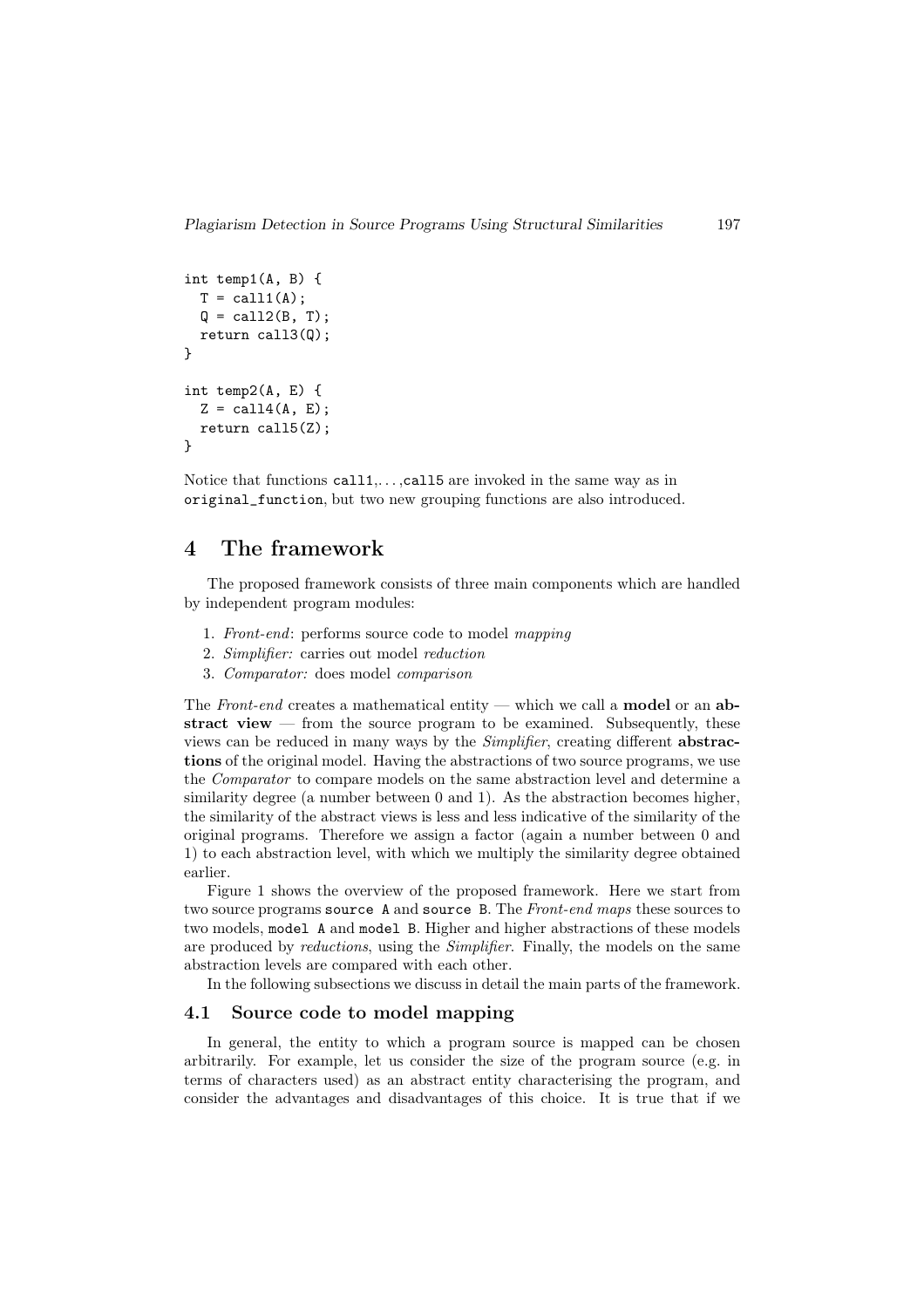

Figure 1: Overview of the proposed framework

examine two entirely identical programs, then the comparison of their abstract views will signal match (the sizes of the programs will be the same). It also sounds feasible to consider the two program instances suspicious, if their size, in terms of characters, is exactly the same. However, if the programs are similar, but not identical, then the program size abstraction cannot give any hint on their similarity.

A further issue is that of simplifying transformations. When a program is characterised by its size, practically no further simplifications can be applied. The only, very weak option is to make further abstractions by rounding the size, e.g. using 1 kbyte instead of 1324 bytes.

Therefore, the abstract view must be more sophisticated (to allow diverse abstraction levels) and, more importantly, it must be possible to draw conclusions on the similarity of the programs from the similarity of the abstract views.

Therefore we suggest the use of *directed, labelled graphs* as the abstract views characterising the programs. Here the meaning of nodes, edges and their labels may vary from implementation to implementation. For example, the abstraction may be the program call graph, the data-flow graph of an execution, or  $\overline{\phantom{a}}$  in case of  $object-oriented languages$  — the graph describing the object structure. The labels are used to describe the properties of the nodes and edges, e.g. to express that a node represents a built-in entity and not a user function.

Note that we suggest to ignore the labels in graph comparison, as we would like the similarity measure to focus on the graph structure. A further benefit of this is that it makes the comparison algorithms simpler and faster. However, the reduction steps do use the information stored in labels. This may result in somewhat strange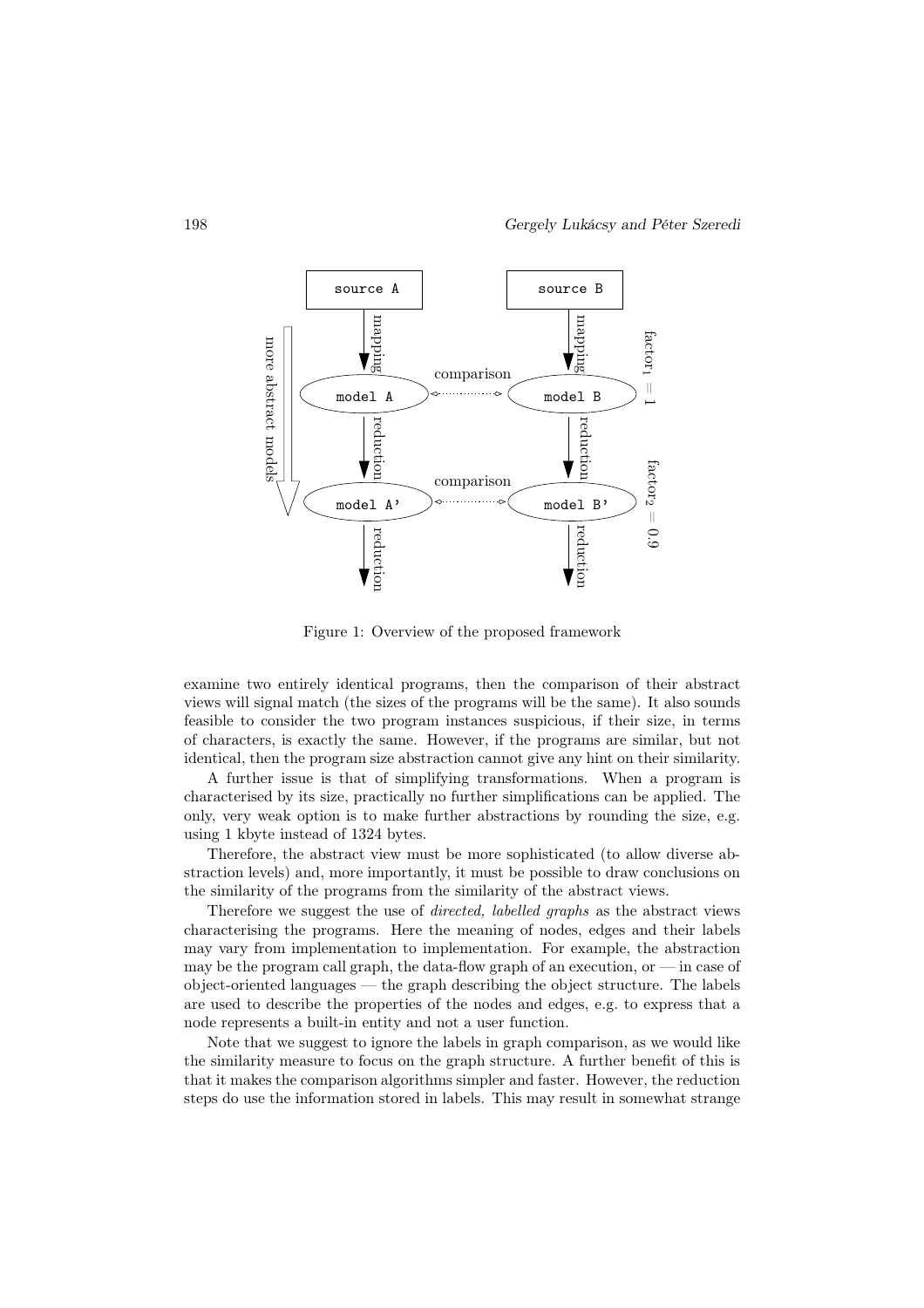effects: two graphs, that are considered isomorphic on one abstraction level, become non-isomorphic on the next level, provided the given reduction step uses the labels.

The graph representation is general enough to describe any kind of entity. As an extreme, even our first example, the program size abstraction, can be described as a labelled graph (with a single node whose label is the size).

### 4.2 Model reduction techniques — abstraction levels

One can envisage some kind of perfect mathematical models, that contain every bit of information present in the program source code. In this case we can be sure that, when two such perfect models are isomorphic, the corresponding program source code is the same. Of course, such a model is nothing else, but the source code itself in a different representation.

For any programming language and for any specific piece of source code, the lowest abstraction level, which we call level 0, could be considered to contain perfect models only. At first, one may think that the best one could do is to directly compare such perfect models. However, this may require a very sophisticated comparison algorithm, which is on one hand fast and easy to customise, and on the other hand resistant to the possible cheating methods mentioned in Section 3. Instead, we decided to follow a different approach using a series of views with increasing abstraction levels.

We thus propose to use several abstraction levels (as shown in Figure 1) and use *relatively simple and fast comparison algorithms* between models on the same level. Higher abstraction levels are built from lower ones (possibly utilising the labels in addition to graph structure) using certain transformations, called *reduction* steps. Our task is to transform the initial perfect models to ones which are more and more resistant to specific tricks, and which still represent the original program sources as much as possible.

Naturally, reduction steps are destructive operations: with every bit of dropped information we widen the gap between the perfect model and the model in question.<sup>3</sup> Because of this, a perfect match (isomorphism for example) between two models on a high abstraction level "means less" than the same type of match on a lower level. To handle this, we assign a factor to each abstraction level in question, with which we multiply the similarity degree achieved on that level.

We define the similarity of two programs as

$$
\max_{1 \le i \le n} F_i S_i \tag{1}
$$

where  $n$  is the number of abstraction levels in the concrete implementation of the framework.  $F_i$  is the factor assigned to abstraction level i (a number between 0 and 1) and  $S_i$  is the actual similarity degree obtained on abstraction level i (also a number between 0 and 1). We require that  $F_{i+1} < F_i$  holds for any i, i.e. the factors

<sup>&</sup>lt;sup>3</sup>In theory we may end up in a point where every model becomes a singleton graph (a graph consisting of a single node): on this level every pair of models is isomorphic.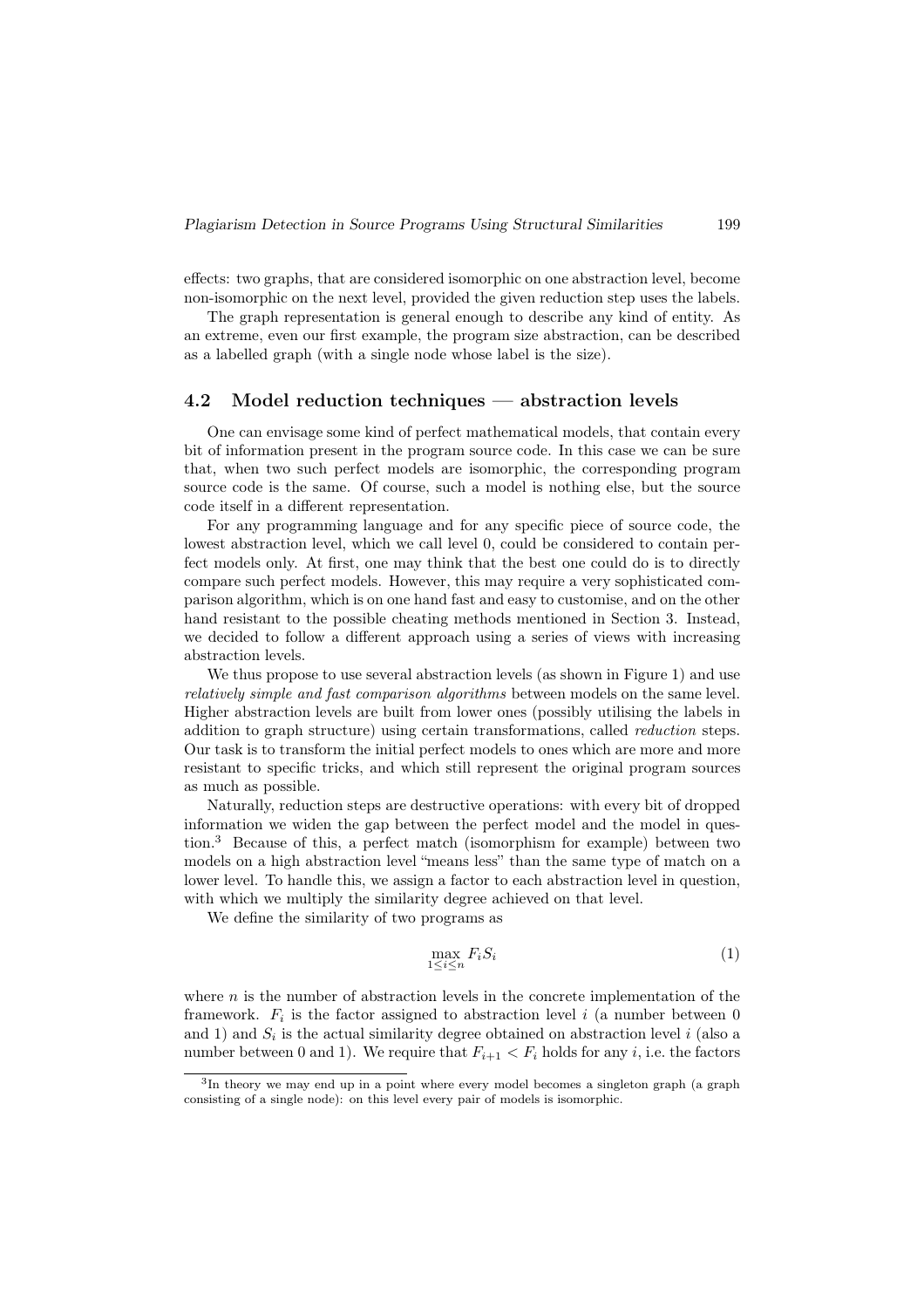- 1.  $i = 1, Max = 0$
- 2. compare the two models on abstraction level i, i.e. calculate  $S_i$
- 3. calculate  $Max = max(S_i * F_i, Max)$
- 4. in case of isomorphism  $(S_i = 1)$ , exit with the output value Max
- 5. if  $Max \geq F_{i+1}$ , exit with value  $Max$ , otherwise  $i = i+1$  and goto step 2

Figure 2: The algorithm for determining the similarity degree of two programs

assigned to the abstraction levels form a strictly monotonic decreasing sequence. However, we do not pose any restrictions on the values  $S_i$  and  $S_{i+1}$ .

To determine the maximum, we may simply calculate expression (1). For example, let us assume we have two abstraction levels, level 1 and 2 with factors 1 and 0.9 respectively. If our models are assigned a 98% similarity on level 1 and are isomorphic on level 2, the algorithm calculates the values  $0.98 * 1 = 0.98$  and  $1 * 0.9 = 0.9$  respectively. The final result is the larger of these, namely 0.98.

We can optimise this naive algorithm in the following way. Whenever we detect that the maximum value we may obtain in the next abstraction level (which is  $F_{i+1}$ ) as  $S_{i+1} \leq 1$  holds) is less or equal than the current maximum value Max, we can stop. This is because the factors are decreasing, thus for every  $j = i + 1, \ldots, n$ it holds that  $F_j * S_j \leq Max$ . This trivially means that if we detect isomorphism between two models at abstraction level i we can immediately finish execution. When we stop, the final result (i.e. the similarity degree of the source programs in question) is the current maximum *Max*. This algorithm is shown in Figure 2.

### 4.3 Model comparison algorithms

In Section 4.1 we argued that directed, labelled graphs are good mathematical constructs for describing models of programs. Considering this, the concrete comparison algorithms are most likely related to graph theoretical algorithms.

In general, our task is to define in what extent are two graphs *similar* to each other. Let us first consider the problem of graph isomorphism as an extreme case of graph similarity.

#### 4.3.1 Graph isomorphism

The problem of graph isomorphism is the following. Given two graphs, G and H, we look for bijection f between the nodes of the graphs, so that  $(x, y)$  is an edge in G if and only if  $(f(x), f(y))$  is an edge in H.

The graph isomorphism problem belongs to the class of NP problems, but we still do not know if it is NP-complete [1]. However, in special cases we know the complexity exactly or at least we can produce algorithms which run with acceptable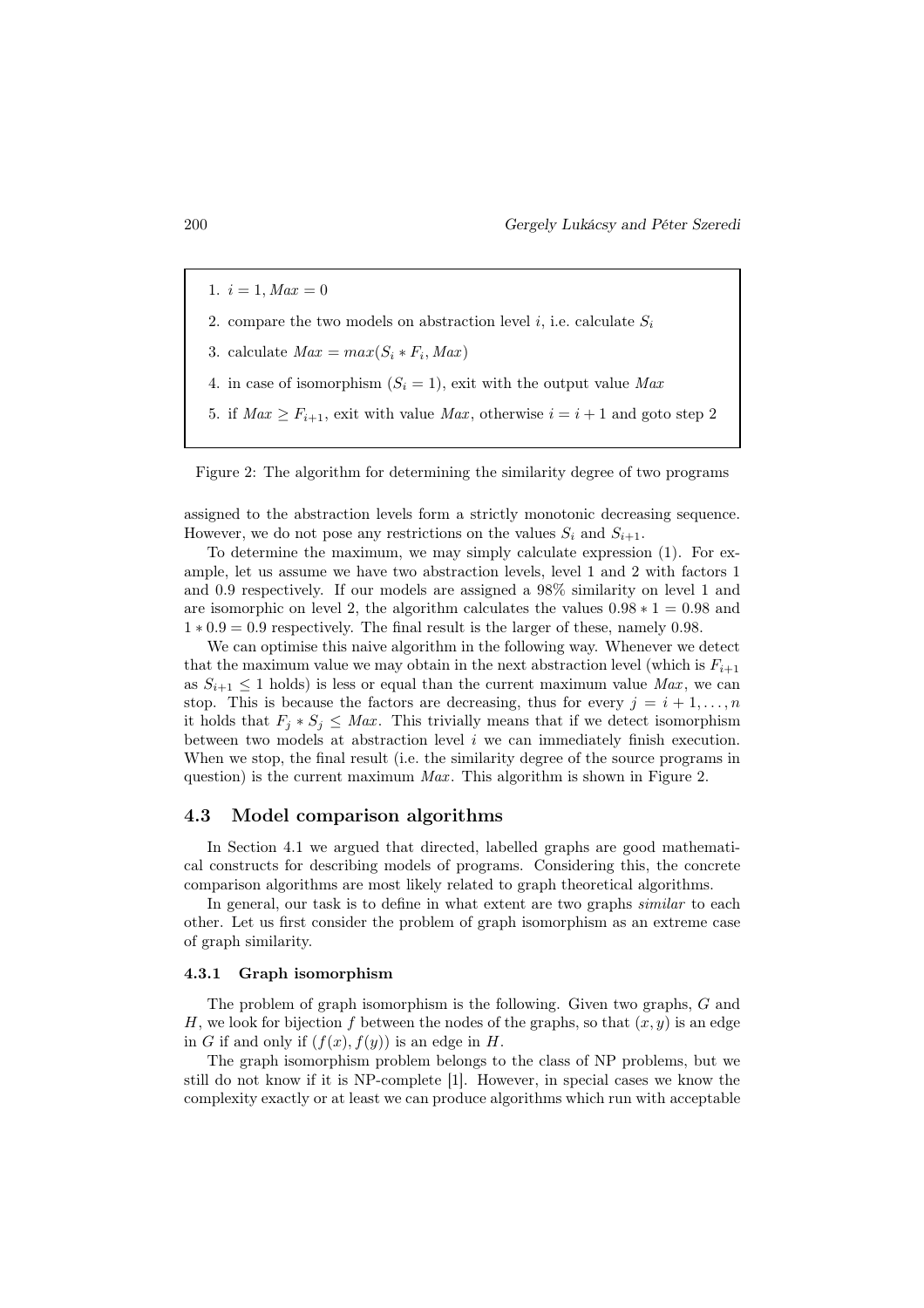To calculate the code  $C(T)$  of tree T:

- 1. determine the child subtrees of the root of T,  $N_1, N_2, \ldots, N_k$
- 2. determine the codes for  $N_1, N_2, \ldots, N_k$
- 3. sort the codes  $C(N_1), C(N_2), \ldots, C(N_k)$  into ascending order using their binary values for ordering. Assuming the concatenation of these produces a sequence  $S$ , return the sequence  $1S0$  as the code assigned to  $T$

Figure 3: The algorithm for calculating the code of a tree.

speed. For example we know polynomial algorithms for planar graphs as well as for graphs where the maximum vertex degree is bounded [7].

In case of trees a more straightforward approach is applicable [17]. Namely, it is possible to construct a code in *linear time* for two trees  $T_1$  and  $T_2$ , which fulfils the following two criteria:

- 1. if  $T_1$  is isomorphic to  $T_2$ , then the code of  $T_1$  equals to the code of  $T_2$
- 2. if the code of  $T_1$  equals to the code of  $T_2$ , then  $T_1$  is isomorphic to  $T_2$

Actually creating a tree code is nothing more than applying a geometrical transformation that maps a 2D tree to a one dimensional sequence of two characters. One can use the digits "0" and "1" or the parentheses "(" and ")" as the elements of the sequence, and accordingly the code of a leaf is " $10$ " or, when parentheses are used, "()". Let T be the tree to be encoded and let  $C(T)$  denote the code assigned to the tree  $T$ . Now, the recursive algorithm presented in Figure 3 assigns a binary number to any tree  $T$ .

Two examples of such encoding are given in Figure 4. We note that sometimes it is useful to apply a special notation for the leaves, to distinguish these from the code corresponding to other parts of the tree. We will use letter L for this purpose. Accordingly, the codes in Figure 4 can be written as 1LL0 and 1L1LL00, respectively.

It is important that the algorithm in Figure 4 can also be used for DAGs (Directed Acyclic Graphs), i.e. directed graphs, not containing directed circles. In this case, in addition to a DAG, the algorithm requires that a "root node" is specified, which serves as a starting point for the algorithm. An example of such a graph (the starting node is denoted by  $R$ ) and its code can be seen in Figure 5.

Note that the code of a DAG can also be obtained by first transforming the DAG into a tree, and then taking the code of this tree. The transformation takes a vertex a with  $n > 1$  incoming edges and replaces it by n new vertices, each with a single incoming edge (and each new vertex inherits all the outgoing edges of the original one). By repeating this transformation step we can eliminate all vertices with multiple incoming edges and thus obtain a tree from the DAG. The right hand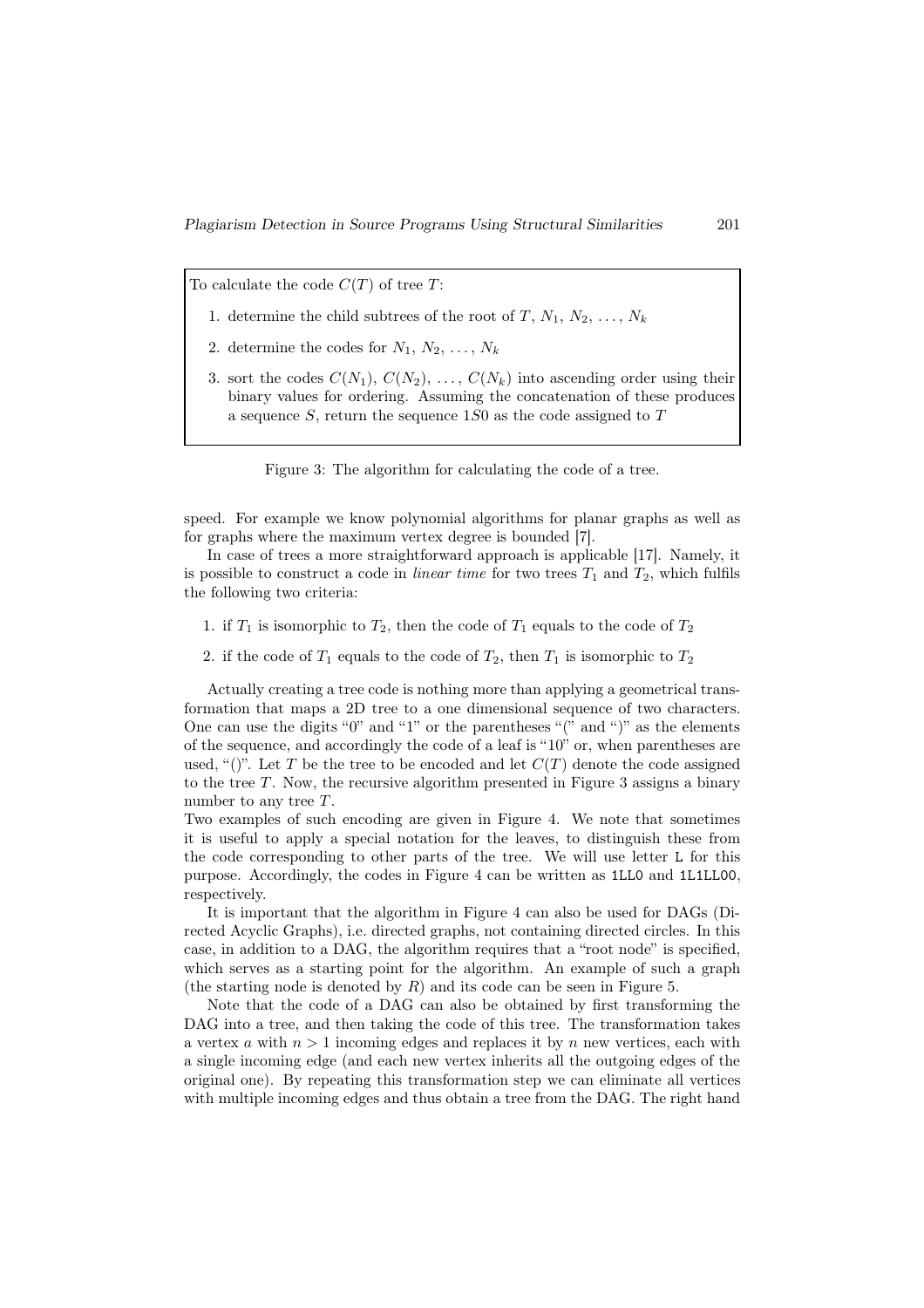

Figure 4: Two examples for the coding scheme

side of Figure 5 shows the result of this transformation process, when applied to the DAG on the left hand side.



Figure 5: A DAG and the corresponding tree with its code

#### 4.3.2 Graph similarity

Checking isomorphism is usually not enough by itself. The reason is that we cannot expect (at least on the lower abstraction levels) that the program graphs will be totally isomorphic, even with the most sophisticated source code to model mappings and reduction techniques. Actually we would like to detect if two graphs of hundreds of nodes (which are very typical for the programs we use) at a given abstraction level are *nearly* identical.

The general approach we use is to check how it is possible to transform one DAG code to another. For example, let us consider the following two sequences that correspond to the codes in Figure 4.

First sequence  $(F)$ : 1L1LL0

Second sequence  $(S)$ : 1LL0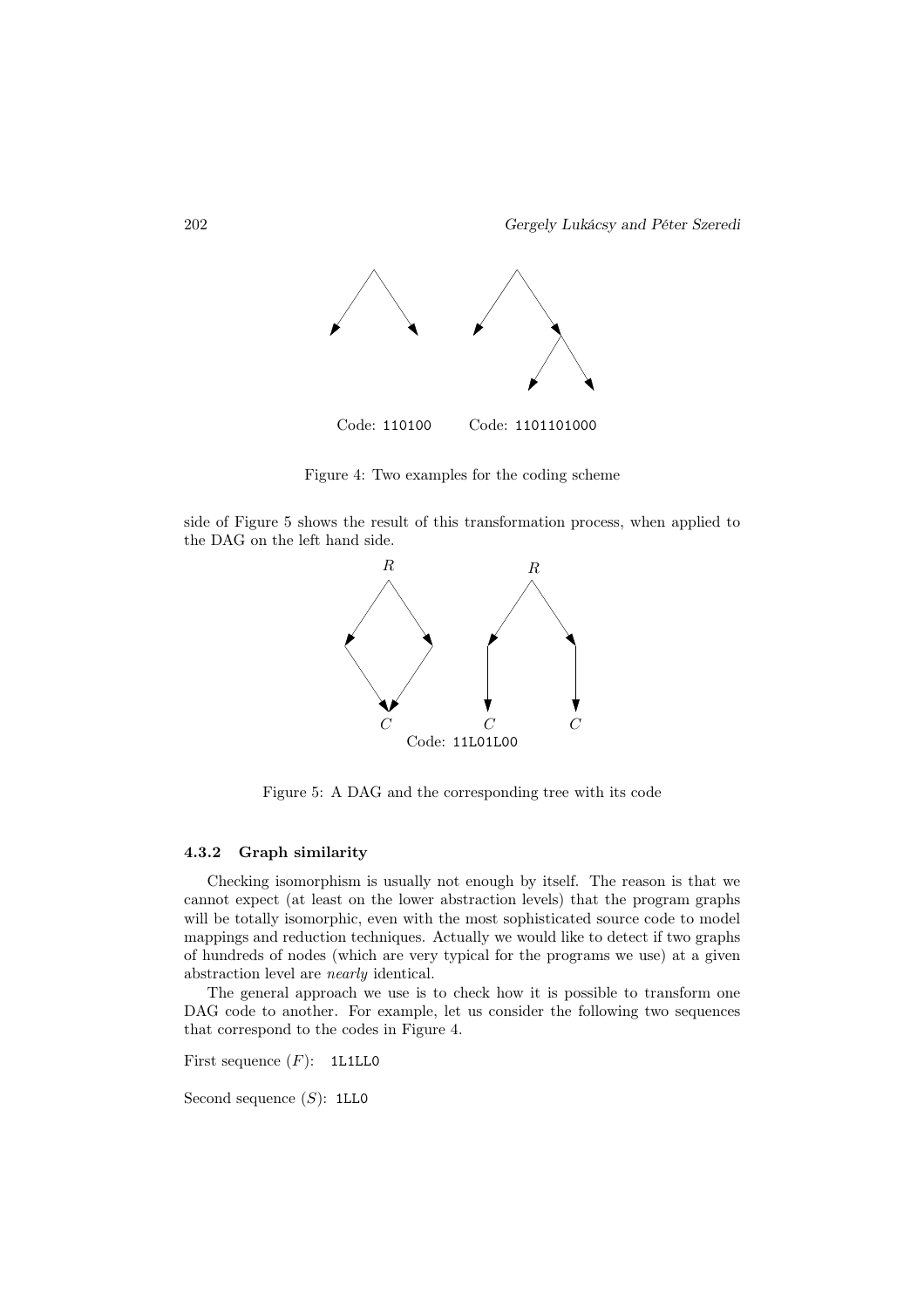The transformation steps we need to e.g. convert the first sequence into the second one can be described as follows: "remove 1 and then L from position 3 and 4 in sequence  $F$ ". Such transformation steps can be constructed by e.g. using algorithms solving the so called *longest common subsequence (LCS)* problem [13]. Let us denote by  $\Delta(A, B)$  the transformation steps between two arbitrary sequences A and B.  $\Delta(A, B)$  is a set, containing pairs. The first part of such a pair can be 0, 1 or L, the element to be added or removed. Each of these elements is preceded by either a plus( $+$ ) or a minus( $-$ ) sign, corresponding to element addition and removal. The second part of a pair is an integer, describing the position the specific transformation step should be applied at. In our case,  $\Delta(F, S)$  is the set  $\{(-1, 3), (-L, 4)\}.$ 

To determine the similarity degree of two arbitrary codes we assign penalties to the specific transformation steps. For example, we may say that the removal of a leaf (i.e. a -L in the transformation set) reduces the similarity by a certain amount, let us say by 0.01. Using the penalties we calculate  $\Omega(A, B)$ , the discrepancy function describing to what extent codes  $A$  and  $B$  are different:

$$
\Omega(A, B) = min\left(1, \sum_{(E, \ldots) \in \Delta(A, B)} P(E)\right)
$$
\n(2)

Here  $P$  is the penalty function that assigns a value to a given type of transformation step. Using  $\Omega(A, B)$  we define the *similarity degree* of graphs A and B as:

$$
1 - \Omega(A, B) \tag{3}
$$

Let us note that what we actually calculate here is a variant of the so called Levenshtein and edit distances. The Levenshtein distance [19] between two strings is the minimal number of operations needed to transform one string into the other. By operation we mean an insertion, deletion, or substitution of a single character. The edit distance [6] is a generalisation of the Levenshtein distance in that the operations have costs assigned to them, similar to the costs we have defined above.

#### 4.3.3 Distinct paths in the graphs

Unfortunately, in a special case very similar graphs are considered to be far from each other according to the similarity degree introduced above. The reason for this is the way how DAG codes are built. We have seen in Figure 5 that the code corresponding to node  $C$  appears in the code of the whole DAG twice (i.e. we have two L characters in the code, although the original DAG has only one leaf). In general, for any DAG  $G$ , the code of a node  $v$  appears in the code of  $G$  exactly  $m$  times, where  $m$  equals to the number of distinct paths from the root to  $v$ .

Let us assume that the DAGs corresponding to programs A and B differ only slightly in a single node, which is, however, accessible from the root along many distinct paths. Because of the reasons outlined above, the DAG codes corresponding to  $A$  and  $B$  will differ significantly.

We suggest two ways to overcome this shortcoming, both of which are used in our prototype system described in the next section. First, we suggest to use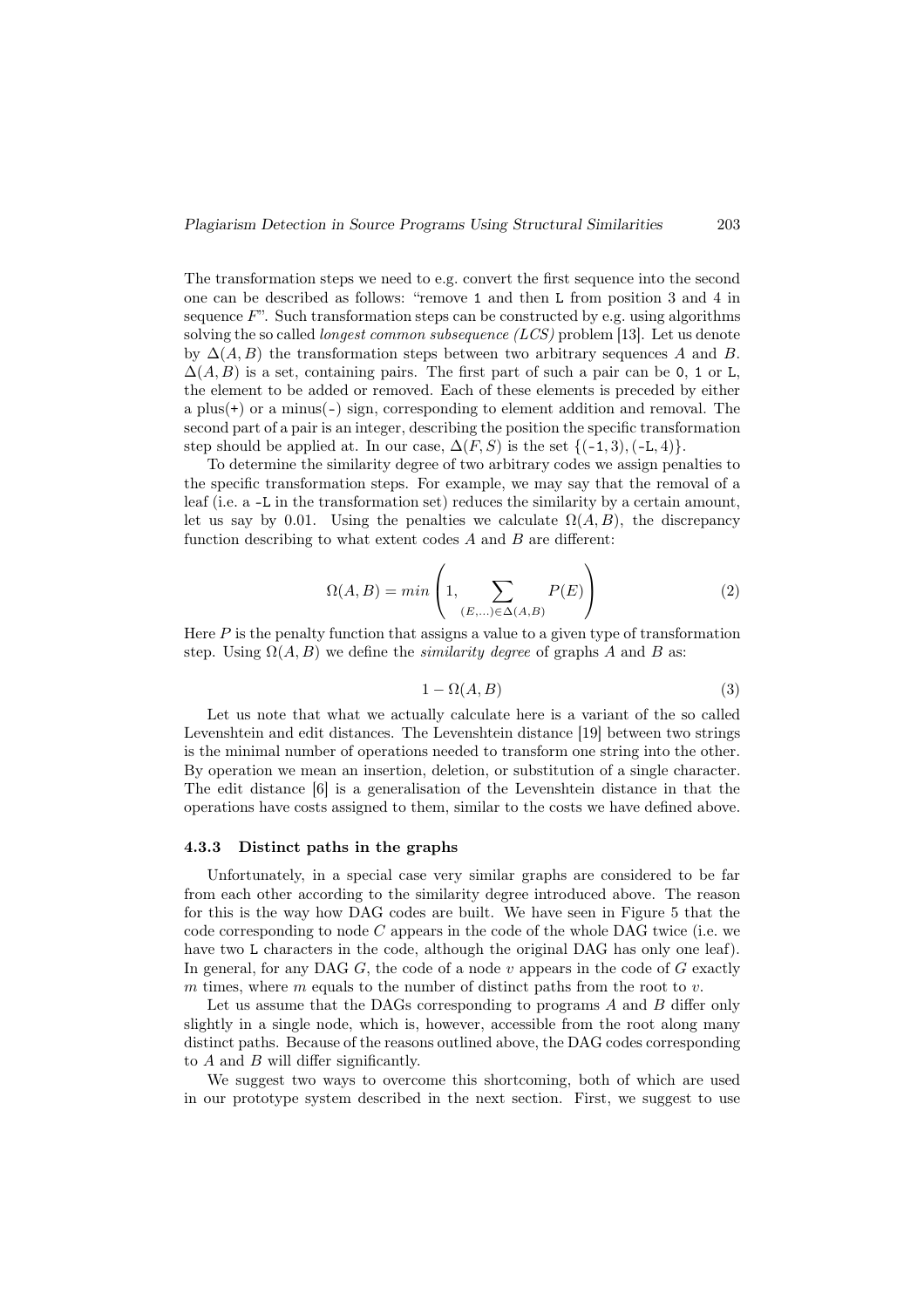reduction steps which decrease the number of distinct paths from the root, thus making the graphs more "tree like". For example, filtering multiple edges in a graph (cf. Section 5.2) reduces the number of distinct paths significantly.

As a second solution we suggest to introduce a slight modification of the similarity degree as defined in (3). This modification relies on identifying nodes with numerous incoming edges (let us call these nodes *popular*)<sup>4</sup>. Using structural decomposition we suggest to calculate a variant of the discrepancy function  $\Omega$  specified in Equation 2, called  $\Omega'$ . The final similarity degree will thus be  $1 - \Omega'(A, B)$ .

We now describe how to compute the value of  $\Omega'(A, B)$  for arbitrary two graphs A and B. We assume that a popular node  $N$  in  $A$  can be associated with its counterpart  $M$  in  $B$ . In our implementation we use a very simple heuristics for this: we pair those popular nodes whose number of incoming edges and number of arguments are the closest (proving the mathematical properties of this heuristic is a future work). If such a pairing is not possible (if at most one of the graphs contains popular nodes) then  $\Omega'(A, B)$  simply equals to  $\Omega(A, B)$ . If a pairing is possible then we first apply our algorithm recursively to the subgraphs rooted at N and M, i.e. we calculate the value  $L = \Omega'(N,M)$ . Next, we create DAGs A' and  $B'$  from the original ones by replacing  $N$  and  $M$  by single nodes, having no outgoing edges. The modified discrepancy is then calculated recursively as

$$
\Omega'(A, B) = \Omega'(A', B') + L \tag{4}
$$

The algorithm introduced above is summarised in Figure 6. In our implementation we offer the user a choice of the discrepancy function  $(\Omega \text{ or } \Omega')$  through the graphical user interface (see Section 5.5).

```
\Omega'(A,B) =
  if pairing_popular_nodes_possible(A,B) then
      (N,M) = pair\_popular\_nodes(A,B);A' = reduce(A, N);B' = reduce(B, M);return \Omega'(\mathbf{A}', \mathbf{B}') + \Omega'(\mathbf{N}, \mathbf{M});
  else
      return \Omega(A,B);
```
Figure 6: The DAG discrepancy algorithm with popular nodes.

# 5 The prototype implementation

In the following we present our test implementation of the framework, the *Match* plagiarism detection tool. The current version of Match supports two Front-ends,

<sup>4</sup> In our implementation (see Section 5) nodes with at least 10 incoming edges are considered popular.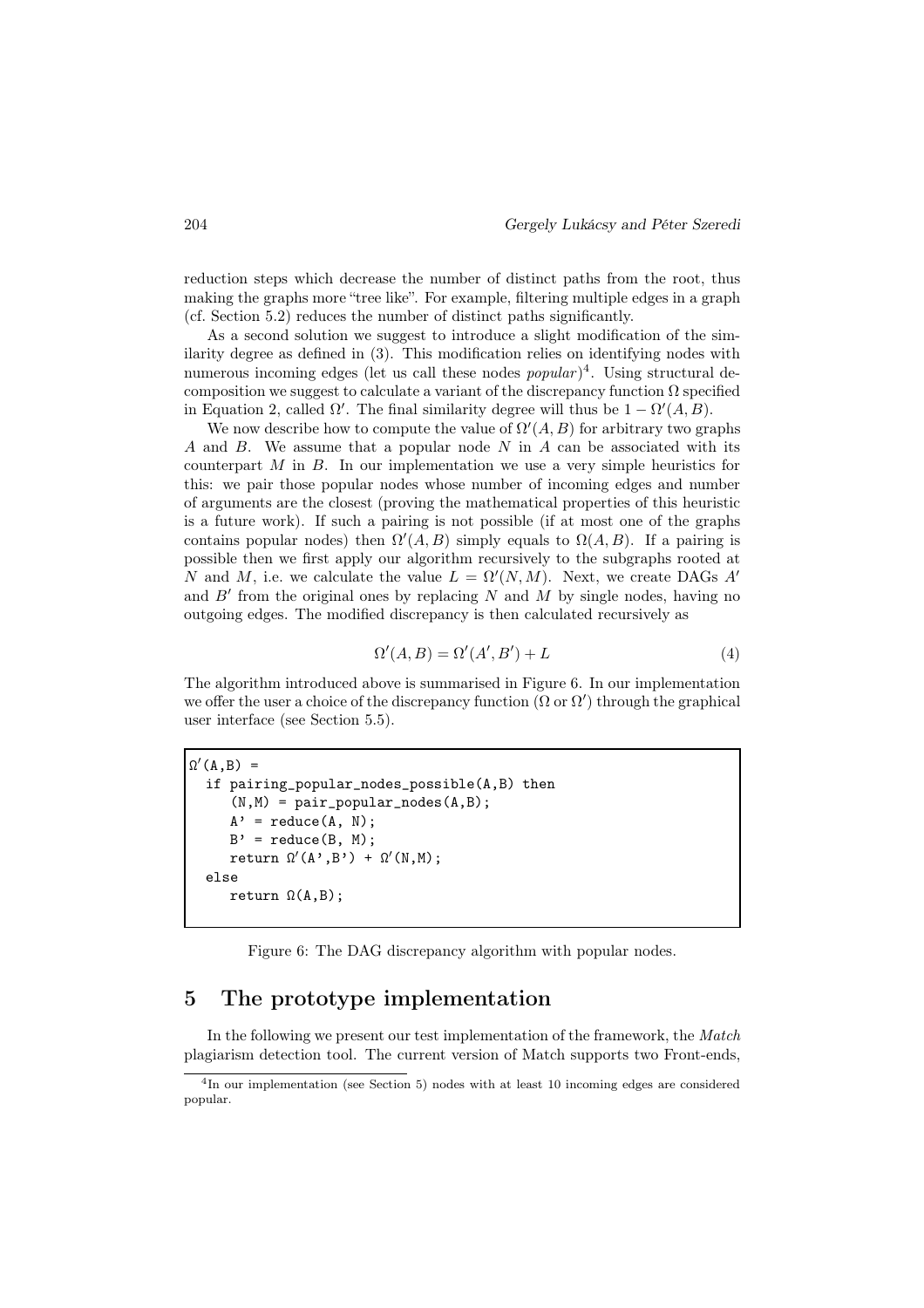for Prolog and SML, as we teach these two languages as part of a Declarative Programming course, and major assignments must be written in these languages. In this paper we describe the Prolog Front-end only, more about the SML interface can be read in [10].

In the following we discuss the implementation details of the relevant parts of the comparison framework (Front-end, Simplifier and Comparator), then we describe the graphical user interface of the system.

### 5.1 Mapping source code to a model

We chose *call graphs* as the models of Prolog programs. A call graph is a graph where the nodes correspond to the Prolog predicates and the edges to the calls. If in the body of predicate A there is a call to predicate B then an edge between the nodes A and B is present in the graph. When there are multiple calls, multiple edges are present. We decided to exclude the built-in predicates (such as is/2) from the graph, because they do very elementary tasks and would increase the graph size considerably, without increase in the precision of the model. The graph includes, however, the library predicates and also reflects implicit meta calls, made by using findall/3, for example.

Furthermore we made some simplifications to our model: we remove from the call graph the *self-loops*, which correspond to recursive calls. This is because explicit recursion is so common is Prolog that for us it does not contain valuable information. We also remove *back edges* (i.e. edges which point to an already visited node during a depth-first search) in order to avoid cyclic graphs, so that we can work with DAGs instead of general graphs. Although this means that simple reordering tricks can change the resulting graph (as they change the order in which a depth-first search visits the nodes) we do not consider this a problem. This is because in our model, circles actually correspond to so called mutual recursion (for example when A calls B and vice versa). Our experience, however, is that mutual recursion is very rarely used by students and so neglecting it does not effect the final similarity measure in a significant way.

Finally, those predicates to which there was no reference in the source code are not included in the graph, i.e. the call graph consists of a single component.

Call graphs are well suited for Prolog programs. This is because the only control structure of Prolog is the predicate invocation, it lacks while, for, goto or any other "usual" imperative control elements.

The call graph is built from the program source code by using static source code analysis. For this we slightly modified the xref package of SICStus Prolog.

### 5.2 Model reduction techniques

For the comparison of Prolog programs we have defined four reduction steps, which are applied in succession. This means that the comparison can be performed on five abstraction levels. To each reduction step we have assigned a similarity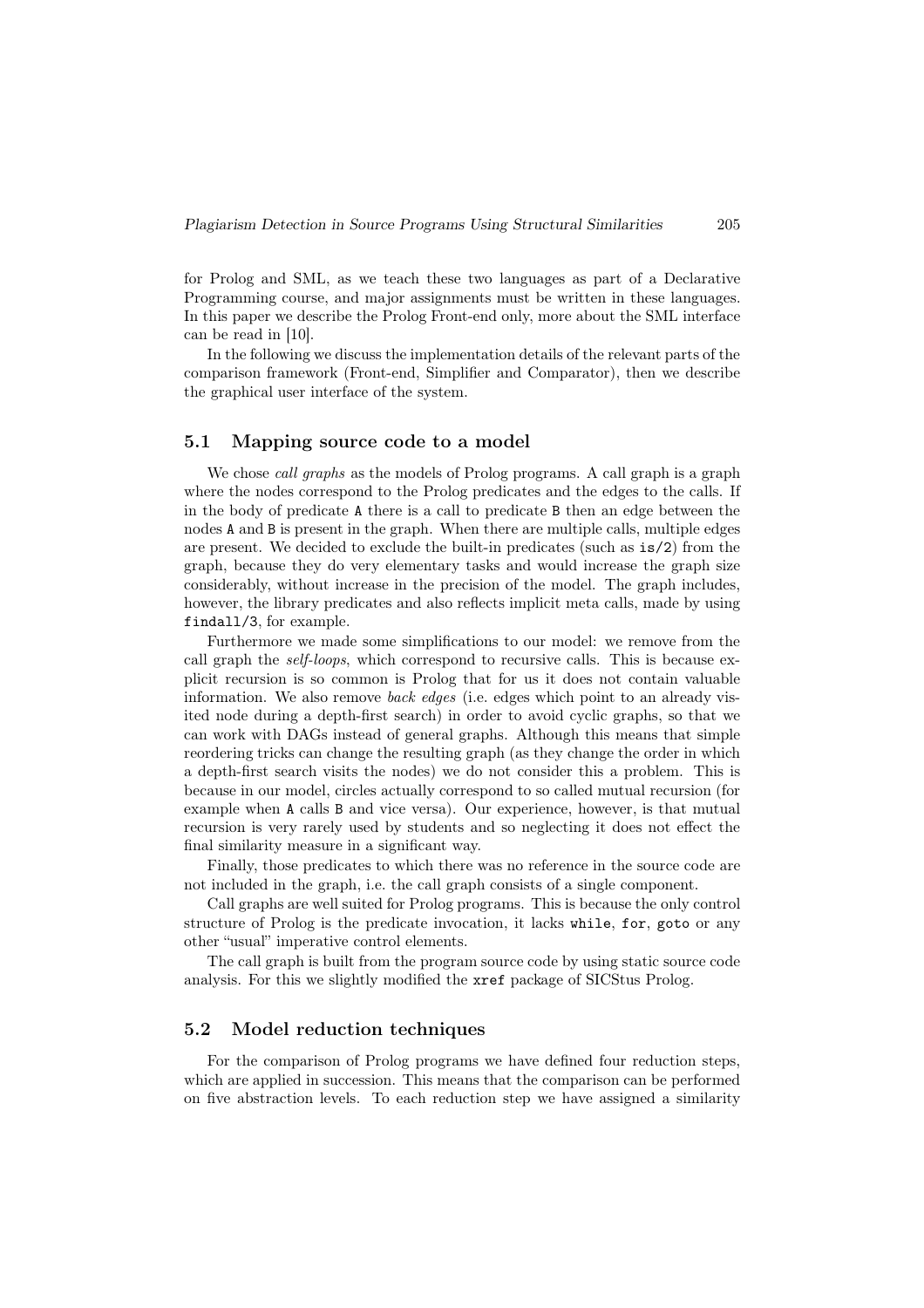factor as introduced in Figure 1. These factors were chosen empirically. The actual reduction steps and their similarity factors are the following:

- 1. *non-called predicates:* we remove those predicates which were not called during a test call. The test call is provided by the tester. Test calls are usually simple tests which are easily solvable by the programs. The assigned similarity factor is 0.95.
- 2. *library or dynamic predicates:* here we omit the library and dynamic predicates from the call graphs. The similarity factor is 0.9.
- 3. *multiple edges*: we remove multiple edges from the call graph and only keep one edge between any given two predicates. This helps handling the popular node problem presented in Section 4.3.3. We set the similarity factor to 0.8.
- 4. *topological isomorphism:* we remove those vertices from the call graphs which have a degree of 2 (one incoming and one outgoing edge). This helps to detect the call-tunneling trick. The similarity factor here is 0.7.

Actually the user of the plagiarism detection system can decide to skip some of the reductions steps (cf. Section 5.5), which results in less than 5 abstraction levels. In this case the factors can be different from the ones shown above, as the value of a factor is usually set in a "context sensitive" way, considering what other reduction steps have been done previously. For example, in our concrete implementation, if we use the first, second and fourth reduction step, but we do not filter multiple edges, the factor for the highest abstraction level (the one corresponding to step four above) is set to 0.85. Thus step 4 when applied after steps 1 and 2 is considered to be slightly less "destructive" than step 3 in the same context (the corresponding factors being 0.85 and 0.8, respectively). Our experience is that using step 3 and 4 simultaneously has significant cumulative effect, justifying the similarity factor of 0.7, when all the above reduction steps are applied.

#### 5.3 Model comparison algorithms

In our system the comparison of models is based on the coding technique and the similarity degree introduced in Section 4.3. We have chosen this approach because we found that comparing codes often gives a good intuitive characterisation of the similarity of the programs.

For example, if the codes match the corresponding models are trivially the same. If one of the codes contains the other as its subsequence, then it can be suspected that one student got the other's program and added some new structure to it.

Call grouping can also be detected from the codes<sup>5</sup>. For example if predicate P calls T which calls four other predicates, the corresponding code will be ( L ( L L L D), where parentheses represent binary values and L represents a leaf as described in Section 4.3. If we apply call grouping, for example T will call Q and W, each of which will call two other predicates, then the code takes the form ( L ( (

<sup>5</sup>We will use parenthesis in the codes below, instead of binary digits, as this makes call nesting more apparent.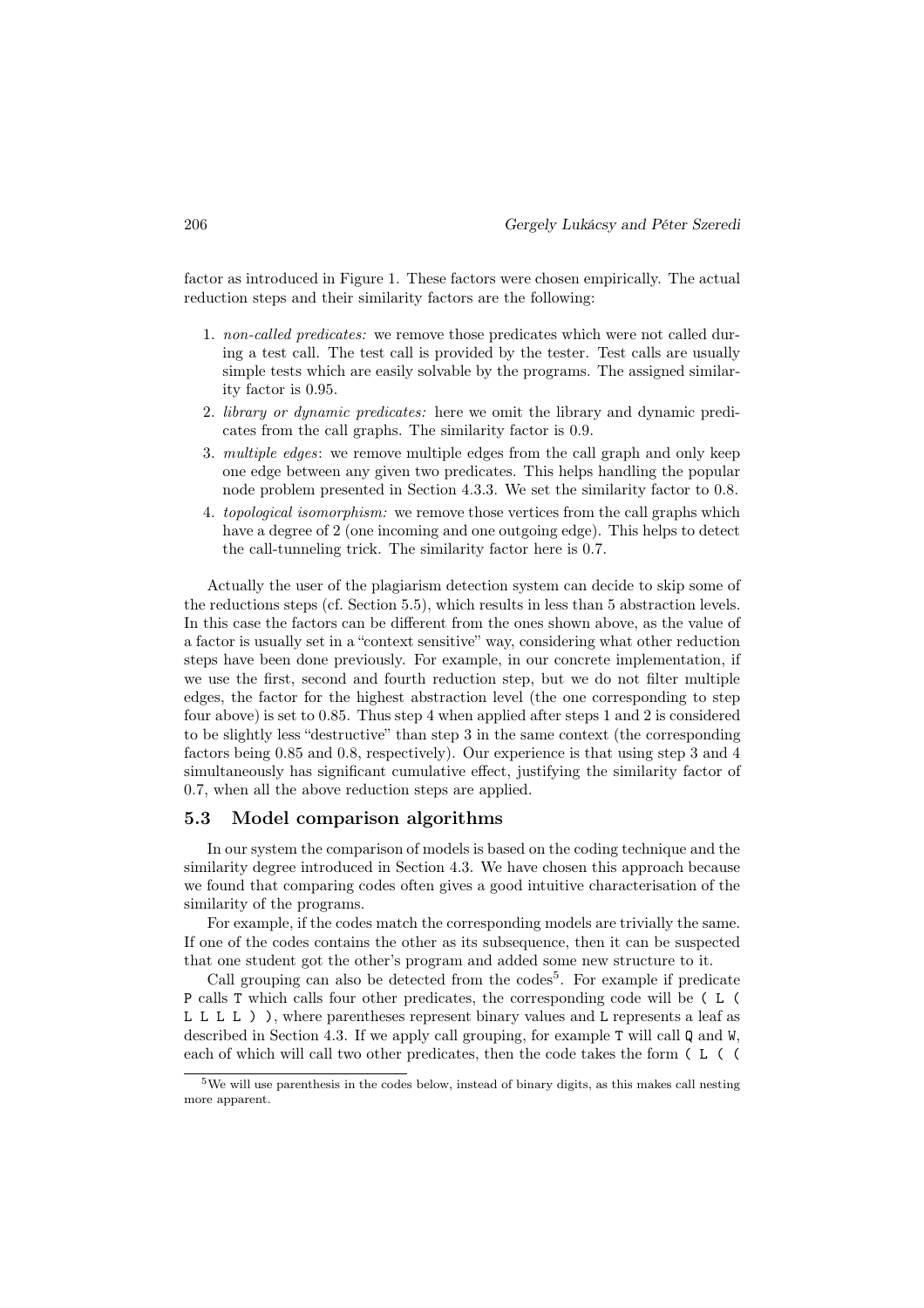L L ) ( L L ) ) ). Here the second, third, fourth and fifth parenthesis has to be removed in order to get the original code.

We use the widely available UNIX diff program to actually enumerate the differences between the codes A and B, i.e. to calculate  $\Delta(A, B)$ . The **diff** program uses a variation of the LCS algorithm (cf. Section 4.3.2). The way we make use of diff is the following. First we make two files corresponding to the two codes we would like to compare. The way we create the content of such a file is the following: each (, ) and L in the tree code is put on a separate line. For example the file corresponding to the code (LL) shown in Figure 4 will contain four lines:

( L L  $\lambda$ 

Next, we let the UNIX diff utility calculate how these files can be made equal, i.e. to produce the instructions on which leaves and nodes should be added or removed to make call graphs  $A$  and  $B$  isomorphic. Actually we always try to modify the bigger graph (i.e. the graph with longer code) and check what transformations we can use to obtain the smaller one.

By analysing the information given by the diff utility we assign a similarity degree to the pair of codes. As we described in Section 4.3, we start with degree 1 and for each difference we subtract a "penalty" fraction, which reflects how much we should "punish" the given modifications of the code sequences. This corresponds to calculating equation (3) in Section 4.3.2. We found that the penalties shown in Table 1 are very usable<sup>6</sup>:

| Type of modification | Penalty |  |  |
|----------------------|---------|--|--|
| removal of a leaf    | 0.01    |  |  |
| addition of a leaf   | 0.03    |  |  |
| removal of a node    | 0.02    |  |  |
| addition of a node   | 0.06    |  |  |

Table 1: Penalties used by the Match system.

Accordingly, if we need to remove one leaf from our bigger call graph to make it identical to the smaller one, then the similarity degree is 0.99. As one can see, addition is always penalised more than removal. This is because of our experience that cheating students usually try to copy and modify the work of a fellow student

<sup>&</sup>lt;sup>6</sup>Note that the addition and removal of a node actually corresponds to two differences, one for the opening and the other for the closing parenthesis.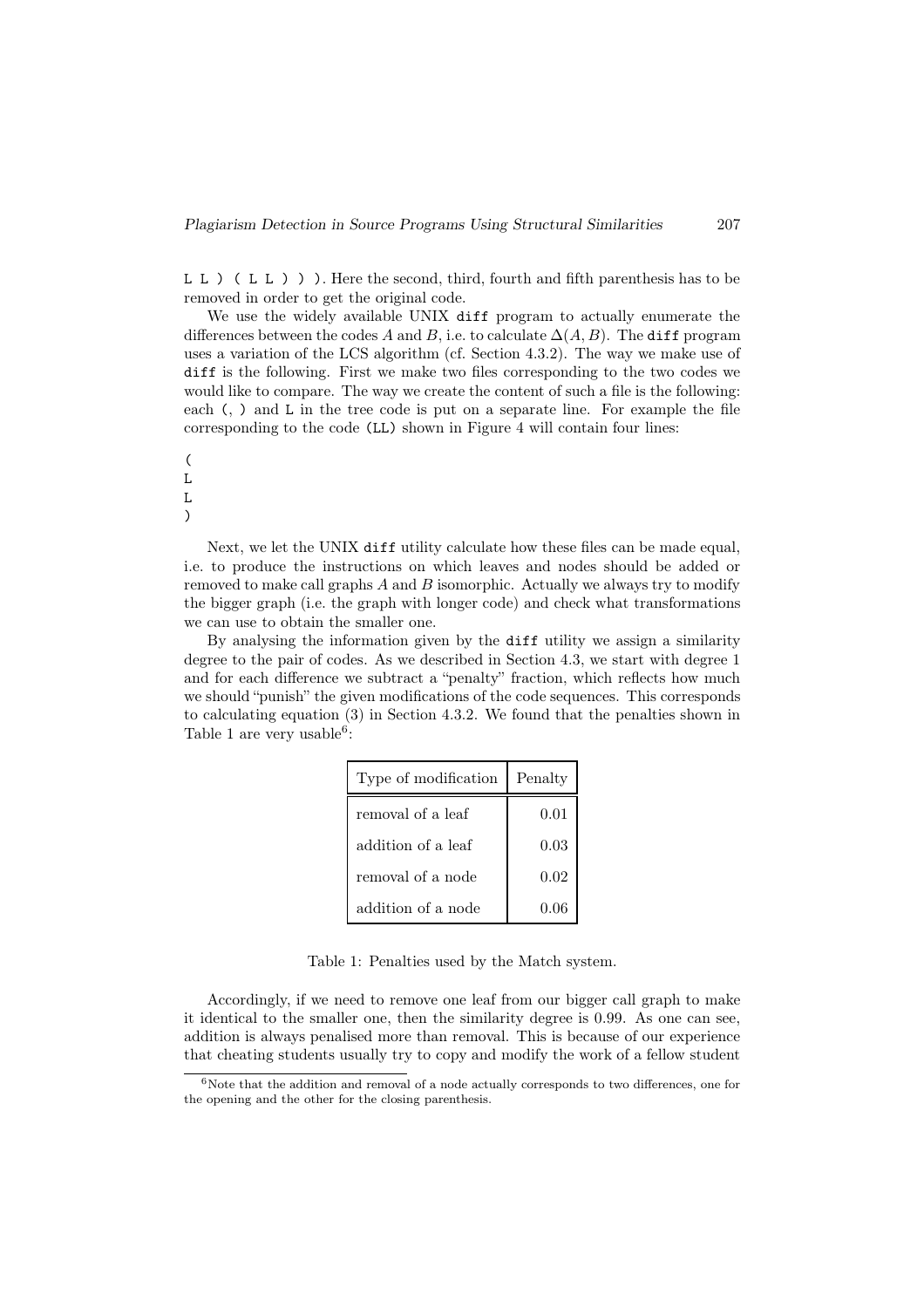while keeping the original parts intact. This way the original program will be part of the resulting (bigger) program. So, our assumption is that in case of plagiarism the bigger graph can be reduced to the smaller one by applying node and edge removals.

According to this assumption, we actually offer to use the diff program in two different modes. The mode named sdiff (simple diff) means that we only consider those transformations that require only node or edge removals from the bigger graph. Otherwise we conclude that no plagiarism happened. In the other mode, called fdiff (full diff), we make no such assumption. This results in more false positive results, but it also increases recall significantly (see Section 6).

Having explained the concrete implementation, we reiterate the issue of abstraction levels. Let us consider two graphs which differ only in the multiplicity of the edges. In the absence of abstraction levels, using diff alone, we could easily get a similarity degree of 0, provided there is a sufficient number of multiple edges in the graph. However, when the multiple edge removal abstraction is applied we get a similarity of 0.9, which may be more appropriate. This shows that the introduction of abstraction levels is a useful extension, in addition to the diff algorithm.

We have also made a further improvement in the calculation of the similarity degrees, as discussed in the following subsection.

### 5.4 Generating mappings between predicates

Although by calculating the similarity degree of the source programs and presenting the user the most promising pairs we have already fulfilled our original goal, it greatly helps the user of the system if we present some kind of a "proof" of cheating as well. We produce such a "proof" in the form of a mapping between the predicates of the two programs. In this mapping a predicate of one program is paired with the predicate of the other program which is most similar to it. This is a very useful guide to the user when she verifies the results manually.

These mappings are generated by a systematic deterministic traversal of the codes in question. We start from the nodes corresponding to the root predicate (i.e. a predicate which is the entry point of all the student programs). These nodes are paired with each other. Then we visit the neighbours of the starting nodes and pair them using their codes. We continue this algorithms recursively. Whenever there is ambiguity, e.g. we are examining two nodes with multiple neighbours having the same codes, we use a heuristic: those nodes will be paired whose number of arguments differ the least. Note that the mappings are actually derived from the models belonging to the abstraction level where the maximal similarity degree was found. An example mapping is shown in Figure 8.

As mentioned above, the "quality" of the mapping is also taken into consideration when calculating the similarity degree. In the current implementation we actually decrease the similarity degree of the programs by 0.005 for each pair of predicates mapped to each other, which have different arities.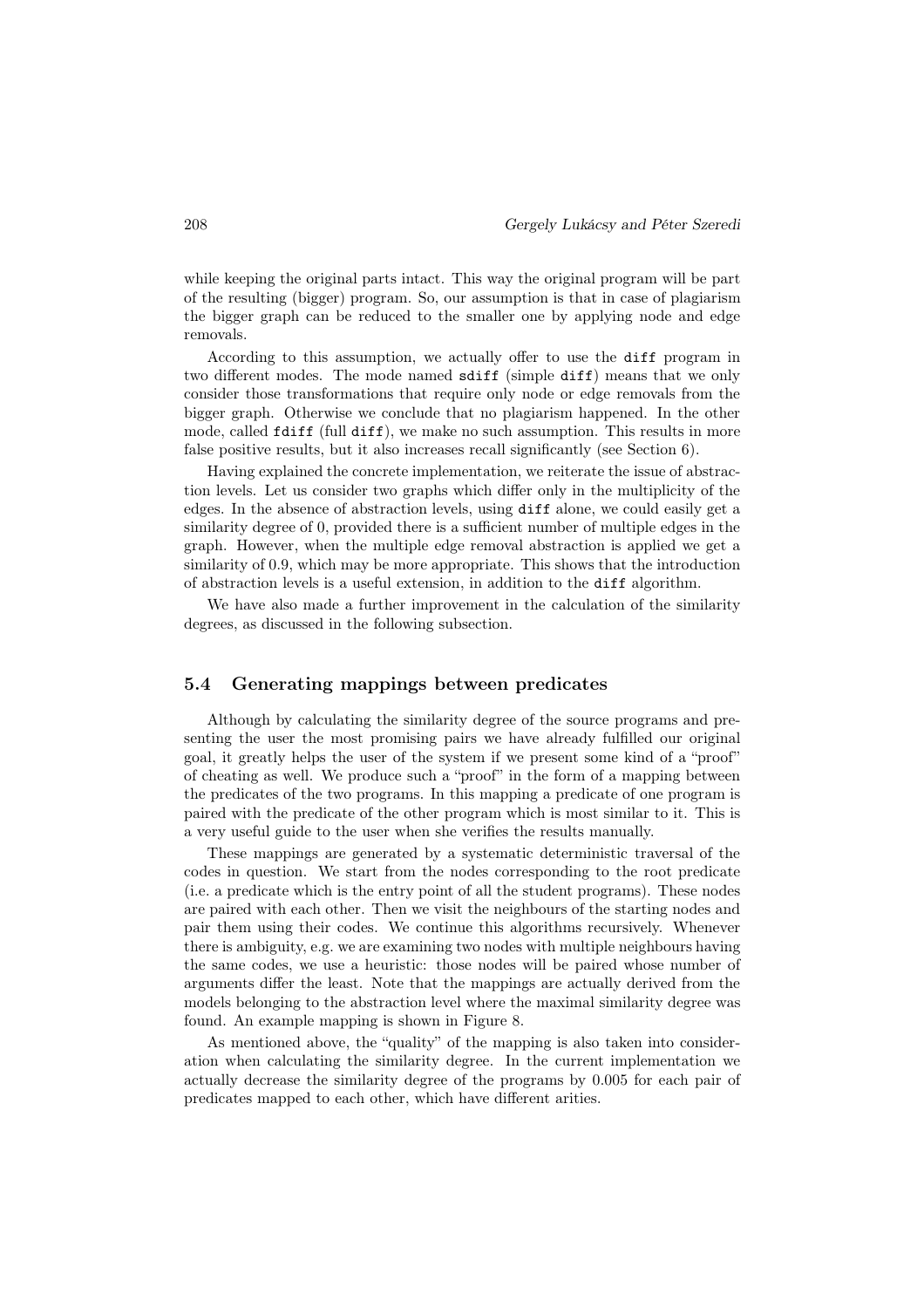### 5.5 The graphical user interface

Match offers a graphical user interface (GUI) where the user can customise the parameters of the comparison and can view the results.

A screenshot of the main window can be seen in Figure 7 (it shows the state of the system right after a successful execution)<sup>7</sup>. On the top of the window we find four buttons. The first one called "Make info" invokes the Front-end, i.e. it creates the models from the source codes. This practically means that Match searches for source programs in the given directory and for each source code it creates a special file containing the labelled call graph.

These files are loaded by the second button named "Load info". In the bottom of the window we can see that in this specific example we loaded 32 such graphs.



Figure 7: The Graphical User Interface of the Match system

The third button called "Analyse" starts the comparison process based on the parameters the user specified by using the check boxes located in the "options" and "advanced" areas. These options basically tell Match what kind of reduction steps it should apply, whether it should use the  $diff$  algorithm<sup>8</sup> and what is the similarity threshold (i.e. only hits with similarity degree greater than the threshold will be presented). In the example shown in Figure 7 we selected all the reduction steps,

<sup>7</sup>Note that we changed the name of the students because of privacy issues.

<sup>&</sup>lt;sup>8</sup>If this option is disabled, then isomorphism is used instead of similarity, i.e. the similarity degree of the models is considered to be a binary value: 1 means that the models are isomorphic, 0 means they are not.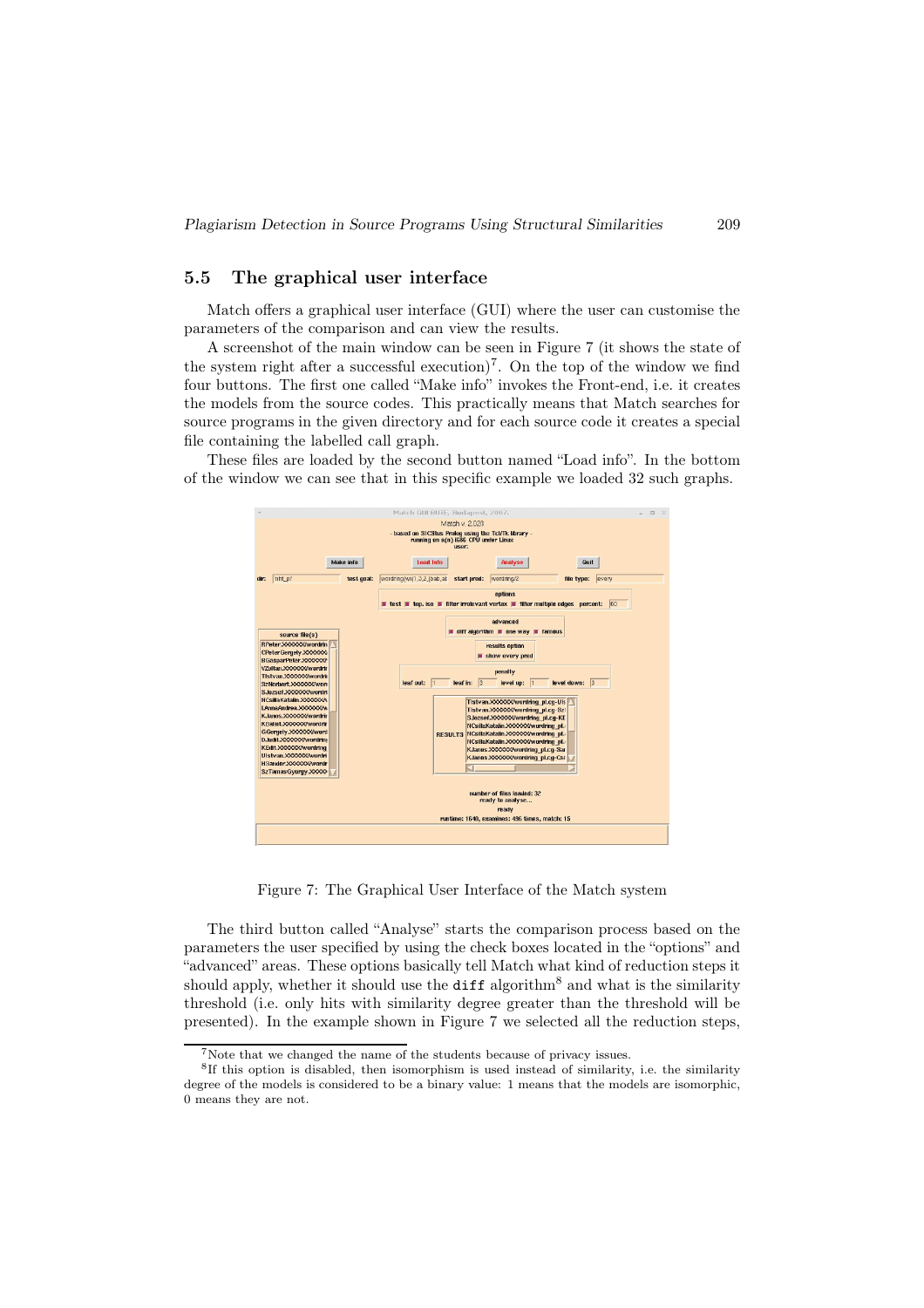asked Match to use diff, take special care of the popular nodes (called famous in the GUI) and set the threshold to 60%.



Figure 8: A mapping between predicates proving the fact of plagiarism

When we use the diff algorithm, we can also set the penalties (in units of 0.01) the Match program should use to determine the similarity of the two graphs. In this example the penalties are set to the ones described in Section 5.3.

After a successful execution the suspicious pairs of programs are shown in the middle of the screen under the title "Results". In Figure 7 we have 15 such pairs. If we select one of these pairs, Match displays the predicate mapping between the two source programs. Namely, we can see which predicate in one program matches which predicate in the other, as shown in Figure 8. In this concrete mapping we can see that, for example, predicate kul corresponds to predicate kulonb, both of them having 3 arguments. We can also see that the similarity of these programs is calculated to be 68.5%, and that this was found on abstraction level 4. The next line, "Type:", indicates that even on this abstraction level the codes were only "similar", i.e. non-isomorphic.

### 6 Evaluation

Below we first reiterate our goals presented in Section 3 and examine how they are fulfilled by the Match system. Next, we present real life execution results showing that the framework convincingly detects plagiarism in student programs.

Table 2 summarises the student tricks we have described in Section 3 and for each gives a brief explanation of how the given trick was handled in the implementation of the plagiarism detection framework.

We now proceed to discuss the performance evaluation of the Match system. We were lucky enough to have abundant amount of Prolog source programs to test the prototype on. Moreover, several students were kind enough to provide us with some hints on what cases were they cheating (*after* they completed the course and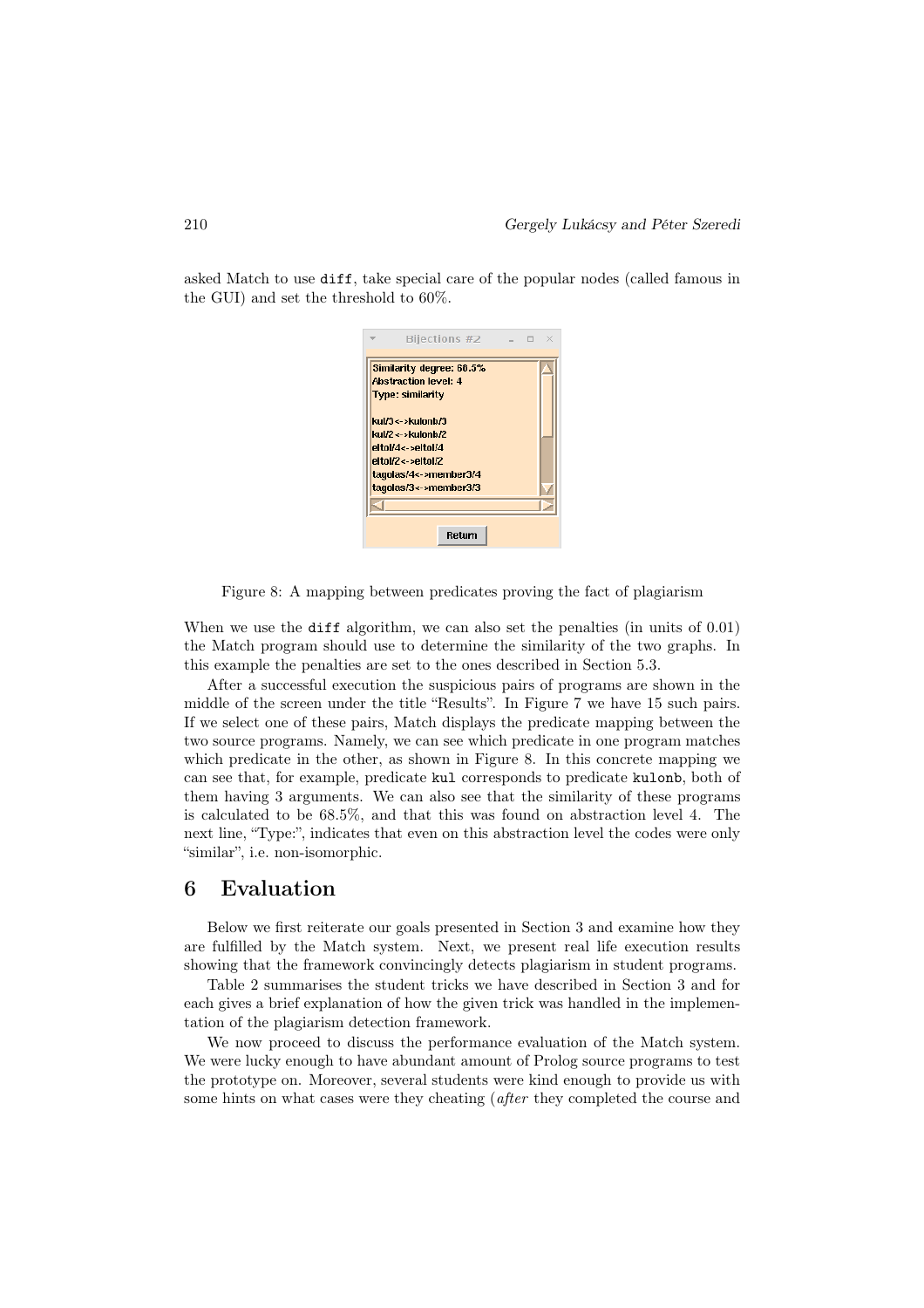| Student trick                                  | Preemptive measure                                    |
|------------------------------------------------|-------------------------------------------------------|
| changing the names of the identifiers          | we do not store names in our models                   |
| changing the arity of the functions            | arity is not used in model comparison                 |
| splitting the program into several<br>modules  | module boundaries are not taken into<br>account       |
| reordering the function definitions            | the call graph is not affected                        |
| reordering the statements within a<br>function | the call graph is not affected                        |
| putting useless functions in the pro-<br>gram  | using the "non-called predicates" re-<br>duction step |
| putting useless calls in a function            | using the "non-called predicates" re-<br>duction step |
| call-tunneling                                 | using the "topological isomorphism"<br>reduction step |
| call-grouping                                  | using the diff algorithm                              |

Table 2: Our goals and the way how they are achieved.

were promised full amnesty). So we had the minimal expectation that the Match system should at least mark those assignments as matched pairs.

The 73 source programs<sup>9</sup> were evaluated against 4 different similarity thresholds. For example, the 60% threshold means that our system shows pairs of source codes which have similarity degree at least 60% percent. For every threshold, the system was run with 18 different parameter variations. These include the most useful settings in practical cases. These 18 variations are based on the following 6 basic variants:

| variant B:    | all options are disabled (base case)               |
|---------------|----------------------------------------------------|
| variant N:    | filtering non called predicates                    |
| variant NL:   | $N + \text{filtering library/dynamics predicates}$ |
| variant NLM:  | $NL +$ filtering multiple edges                    |
| variant NLT:  | $NL + topological$ isomorphisms                    |
| variant NLMT: | $NLM + topological$ isomorphisms                   |
|               |                                                    |

In the first six cases we do not use diff, i.e. we only consider graph isomorphism

 $^{9}\mathrm{We}$  had actually 92 submitted Prolog homework, but from these we excluded those programs that either do not compile or do not solve the required number of test cases.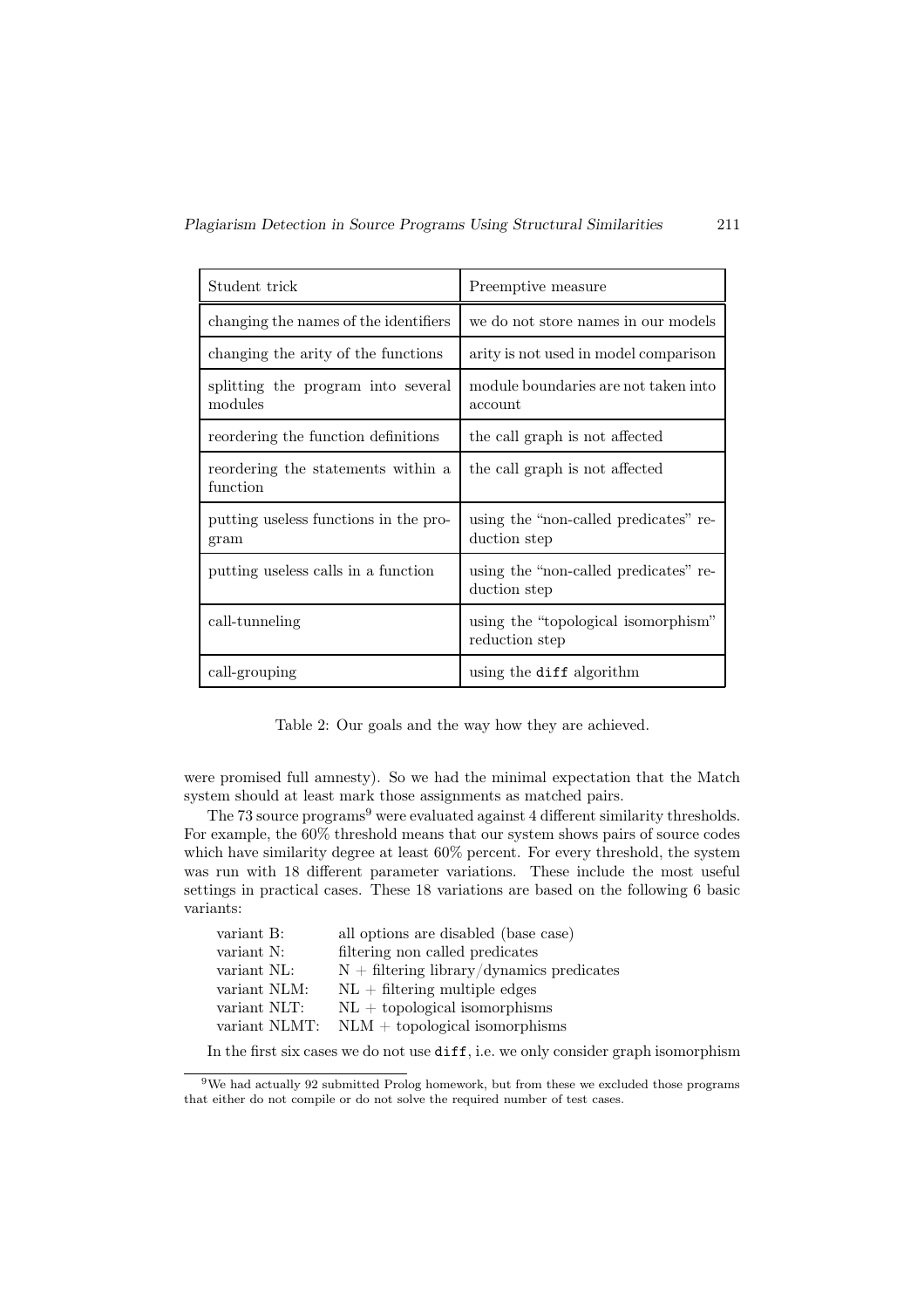|                             | Execution         | Compared | Hits             | Relevant | Recall | Precision |
|-----------------------------|-------------------|----------|------------------|----------|--------|-----------|
|                             | time              | pairs    |                  | hits     |        |           |
| B                           | $15.40\mathrm{s}$ | 2628     | 6                | 6        | 46%    | 100%      |
| N                           | 20.33s            | 2628     | 6                | 6        | 46%    | 100%      |
| $\rm NL$                    | 30.11s            | 2628     | 6                | 6        | 46%    | 100%      |
| $\mathop{\rm NLM}\nolimits$ | $31.50\mathrm{s}$ | 2628     | $\boldsymbol{6}$ | 6        | 46\%   | 100%      |
| NLT                         | 31.28s            | 2628     | 6                | 6        | 46%    | 100\%     |
| <b>NLMT</b>                 | 33.40s            | 2628     | 16               | 8        | 61\%   | 50%       |
| $B +$ sdiff                 | 60.13s            | 2628     | $8\,$            | 6        | 46%    | 75%       |
| $N + sdiff$                 | 78.07s            | 2628     | 8                | 6        | 46\%   | 75%       |
| $NL + sdiff$                | 124.41s           | 2628     | 17               | 8        | $61\%$ | 47%       |
| $NLM + sdiff$               | 179.78s           | 2628     | 22               | 8        | 61%    | $36\%$    |
| $NLT + sdiff$               | 162.34s           | 2628     | 17               | 8        | $61\%$ | 47%       |
| $NLMT + sdiff$              | 364.04s           | 2628     | 32               | 10       | 76%    | 31\%      |
| $B + fdiff$                 | $98.2\mathrm{s}$  | 2628     | 48               | 10       | 76%    | 21%       |
| $N + fdiff$                 | 122.02s           | 2628     | 48               | 10       | 76%    | 21%       |
| $NL + fdiff$                | 180.78s           | 2628     | 65               | 11       | 84%    | 17%       |
| $NLM + fdiff$               | 295.6s            | 2628     | 70               | 11       | 84%    | 16%       |
| $NLT + fdiff$               | 232.60s           | 2628     | 65               | 11       | 84%    | 17%       |
| $NLMT + fdiff$              | 414.43s           | 2628     | 80               | 13       | 100\%  | 16%       |

between the models at different abstraction levels. The next twelve variations are obtained by applying diff in two different modes, simple and full (cf. Section 5.3).

Table 3: Match results for the threshold of 60%.

For every setting we measured the run time, the number of hits and the ratio of hits and the relevant hits (precision). To determine the relevant hits we examined the program pairs manually, and decided if the given case should be considered plagiarism or not. We also made a serious manual effort to check if there were any cases of plagiarism that were not found by Match. We concluded that the 13 pairs discovered by the most complex run of Match were the only cases where one program code was derived from the other one.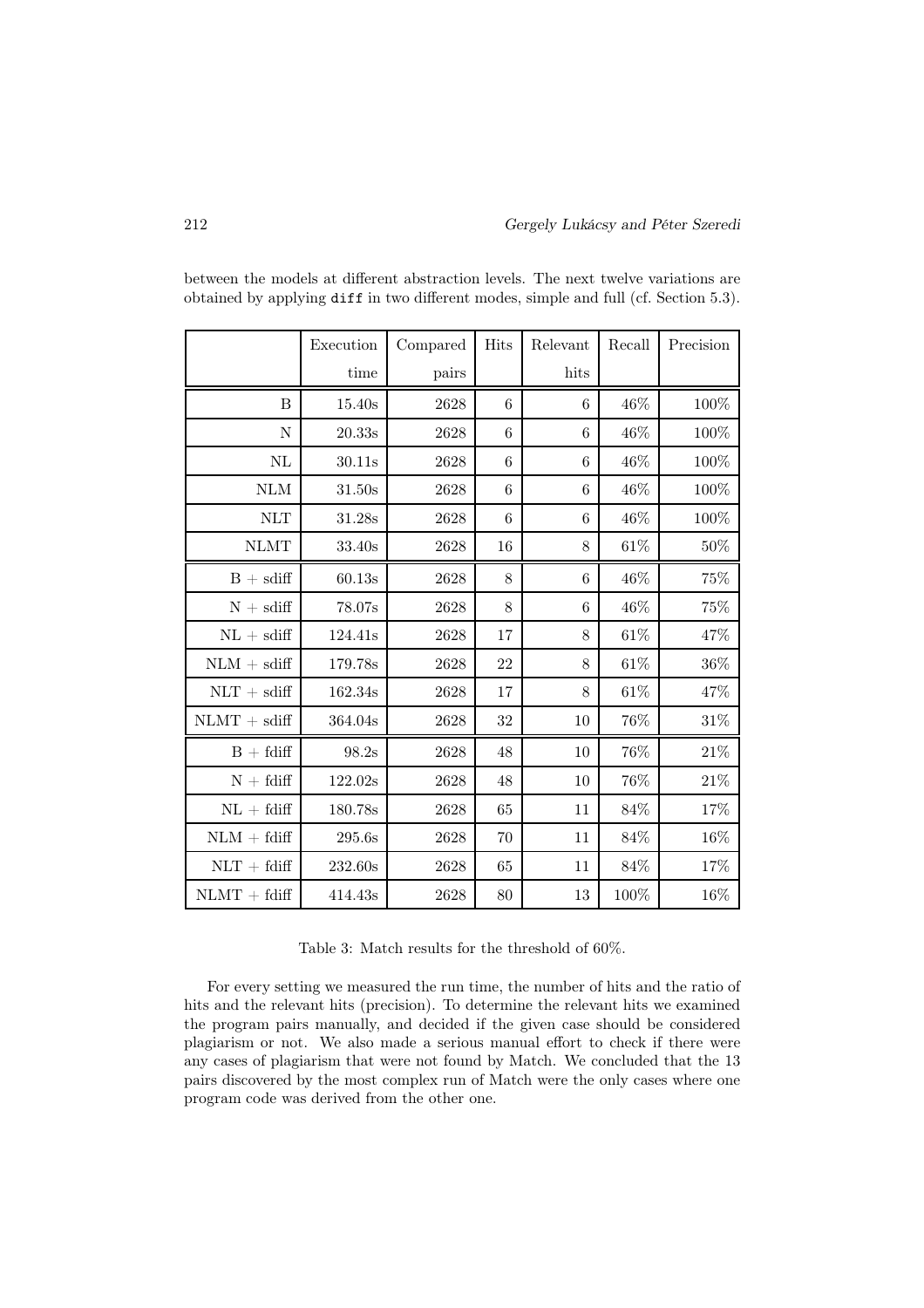Assuming that the number of all hits is 13, we calculated the so called *recall* which is the ratio of the number of relevant hits returned by the program and the number of all hits.<sup>10</sup>

The results for threshold 60% are listed in Table 3. The test were run under Linux on Intel Celeron 450Mhz processor with 128 MByte of RAM.

From our tests we can draw several conclusions. First, we found that students do not often use sophisticated tricks. This can be seen from the fact that adding more reduction steps does not significantly improve the effectiveness of Match: most of the cheaters are caught already at the lower levels. At the same time further reduction steps do result in new hits, so higher abstraction levels are by no means useless. For example, 80% percent of the cheaters found in the second block were already uncovered after two reduction steps (variant NL). These included the programs of a pair of students who claimed they worked on the modifications for more than 5 hours, and in spite of this, their similarity degree was nearly 90%.

We can also see that although precision drops back significantly as we use more and more abstraction levels, the results are still acceptable. In the worst case (here the precision is 16%) one in six pairs of codes is a proper hit among 70 suspicious pairs. Although this requires some effort from the person verifying the results of Match, the amount of manual work is still almost two magnitudes less than that required when the plagiarism detection framework is not used (over 2500 cases).

We can also conclude that both the abstraction mechanism and the similarity degree calculated in (3) are needed. There were cases when the plagiarism was detected with a high degree of similarity due to the fact that only minor differences were found on abstraction level 1, for example. Without considering graph similarity, we would have needed to use more reduction steps to make these models isomorphic, resulting in a smaller similarity degree. This shows how useful the technique introduced in (3) can be. However, the opposite situation also occurred. Namely, we could find programs (relevant hits) which were isomorphic on a relatively high abstraction level, but calculating (3) on the previous level gave much lower similarity. This shows the significance of using reduction steps.

Our approach is very fast. For 73 programs, checking of all the pairs took between 15.4s (no diff and no abstraction levels) and 414s (when all of the reduction steps were applied and the full diff algorithm was used).

# 7 Future work

Our future plans include the integration of the most promising statistical and/or lexicographic approaches in the framework. This way we can use hybrid comparison techniques which we hope can be more efficient than the pure structural approach in some cases.

We would also like to develop Front-ends for further programming languages. In case of procedural languages, such as C, Pascal or several script languages, the

 $10$ Precision and recall are measures widely used for evaluation information retrieval techniques, see e.g. in [11].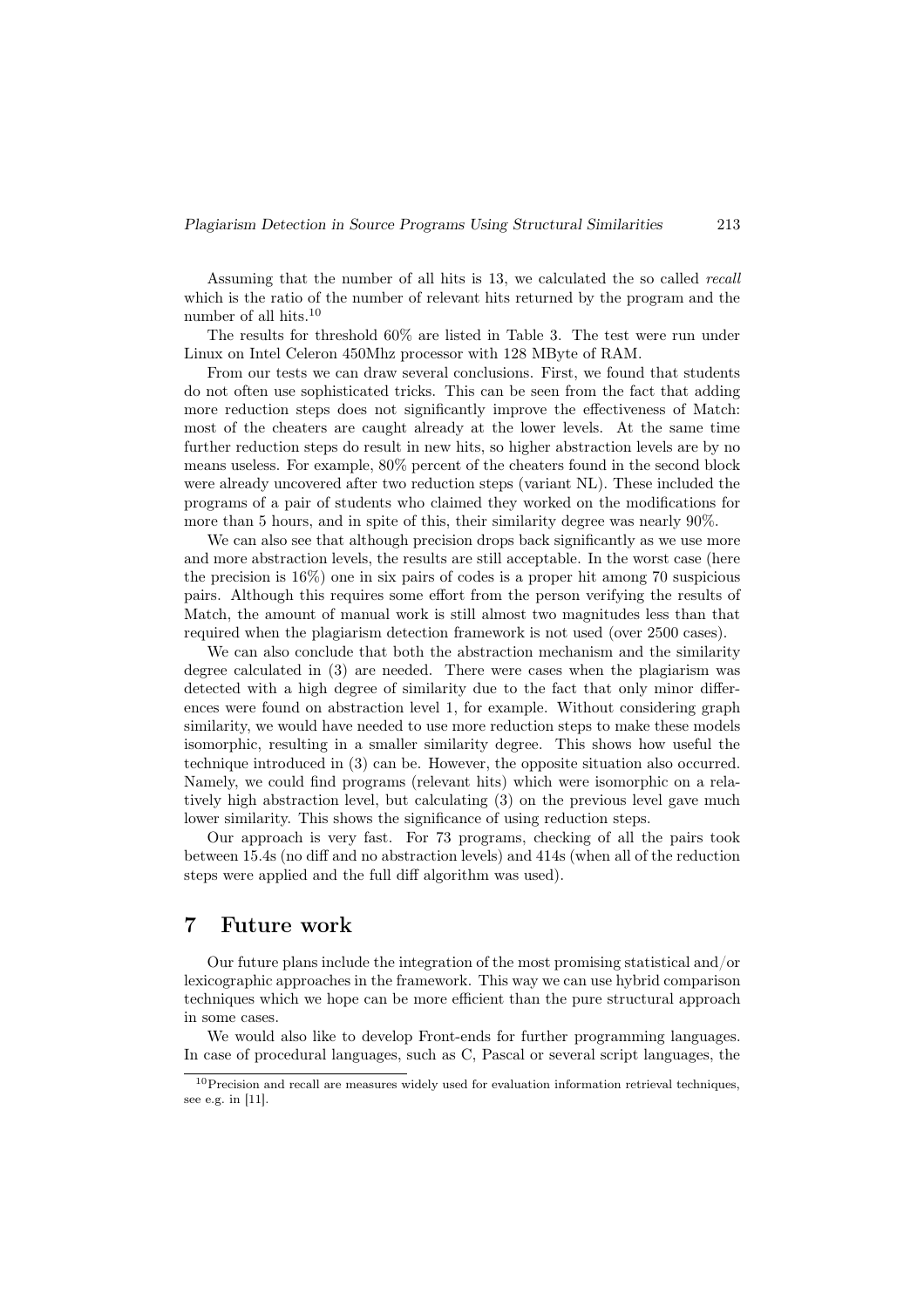control structures are the main bearers of information. When dealing with objectoriented languages, C++ or Java for example, the class hierarchies should also be properly represented in the models.

The heuristics used by the Match system can also be improved. These include the heuristics used when pairing popular nodes and predicates between two models. Furthermore, the user interface lacks some functionality. For example, it is often the case that a larger group of students submit similar assignments. In such a case Match returns all pairs within the group as suspicious. It would help the person verifying the results, if the group of cheaters was identified, as a whole.

Beside homeworks, we would also like to measure the performance of the framework for really large source programs (e.g. millions of lines of codes) as well.

Finally, it would be interesting to extend the Match system with adaptive penalty weights, i.e. to let the system automatically determine the penalty function based on certain properties of the given source programs (size, complexity, etc).

# 8 Conclusions

In the paper we have presented a plagiarism detection framework which is capable of calculating a similarity degree for a pair of program sources. The framework uses directed, labelled graphs to represent the structural information extracted from the programs. Instead of using sophisticated comparison algorithms our approach combines the use of relatively simple comparison techniques together with simplifying graph transformations, called reduction steps.

We have presented the three main components of the generic framework: the Front-end which converts programs to graphs, the Simplifier, which carries out the reduction steps and the Comparator, which calculates a similarity degree for the graphs. We have described the implementation of the framework, the Match system, which has been successfully used to detect plagiarism in homework assignments for years. We have also presented a detailed performance evaluation of the system.

We believe that the novel architecture of our approach, based on simplifying graph transformations and straightforward comparison algorithms, has proved to be a viable technology for plagiarism detection in source programs.

## Acknowledgements

The authors would like to thank the help of Tamás Benkő in the development of the Match system.

## References

[1] V. Arvind and Piyush P. Kurur. Graph isomorphism is in SPP. *Inf. Comput.*, 204(5):835–852, 2006.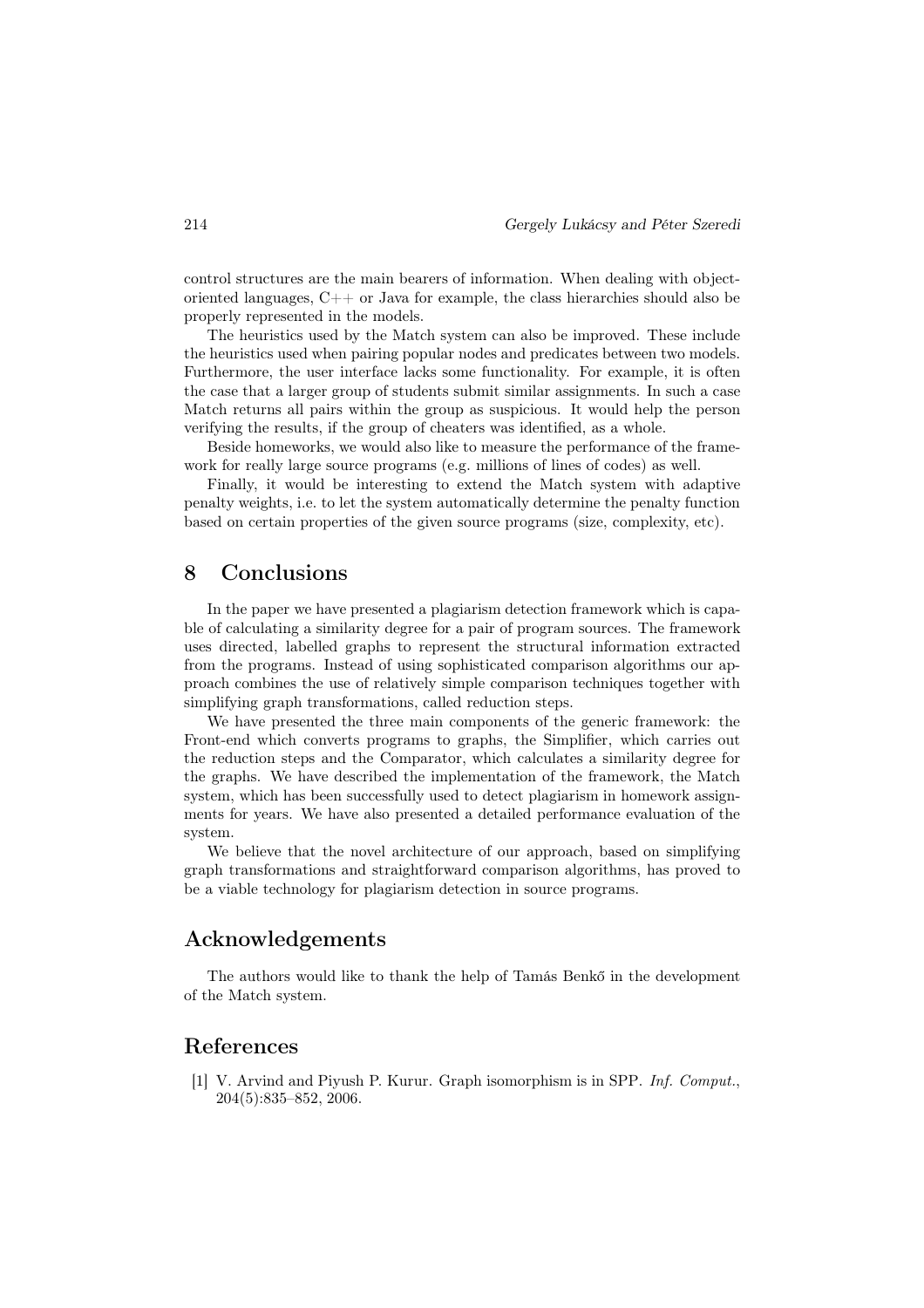- [2] Brenda S. Baker. A theory of parameterized pattern matching: algorithms and applications. In *In Proceedings of the 25th Annual Symposium on Theory of Computing*, pages 71–80, 1993.
- [3] Brenda S. Baker and Udi Manber. Deducing similarities in Java sources from bytecodes. In *Proc. of Usenix Annual Technical Conf.*, pages 179–190, 1998.
- [4] J.M. Bieman and N.C. Debnath. An analysis of software structure using generalized program graph. In *In Proceedings of COMPSAC*, pages 254–259, 1985.
- [5] Computer and Automation Institute of the Hungarian Academy of Sciences. Online plagium detection portal. http://www.kopi.sztaki.hu/, 2007.
- [6] M. Crochemore, C. S. Iliopoulos, Y. J. Pinzon, and J. F. Reid. A fast and practical bit-vector algorithm for the longest common subsequence problem. In L. Brankovic and J. Ryan, editors, *Proceedings of the11th Australasian Workshop On Combinatorial Algorithms*, pages 75–86, Hunter Valley, Australia, 2000.
- [7] David Eppstein. Subgraph isomorphism in planar graphs and related problems. In *SODA: ACM-SIAM Symposium on Discrete Algorithms (A Conference on Theoretical and Experimental Analysis of Discrete Algorithms)*, 1995.
- [8] J. A. W. Faidhi and S. K. Robinson. An empirical approach for detecting program similarity and plagiarism within a university programming environment. *Comput. Educ.*, 11(1):11–19, 1987.
- [9] Dick Grune. The software and text similarity tester sim. http://www.cs.vu. nl/~dick/sim.html.
- [10] Dávid Hanák. Computer based support for teaching declarative languages (in hungarian). Master Thesis, 2001.
- [11] David Hawking and Nick Craswell. Very large scale retrieval and web search. In Ellen Voorhees and Donna Harman, editors, *TREC: Experiment and Evaluation in Information Retrieval*. MIT Press, 2005.
- [12] Paul Heckel. A technique for isolating differences between files. *Commun. ACM*, 21(4):264–268, 1978.
- [13] Daniel S. Hirschberg. Algorithms for the longest common subsequence problem. *J. ACM*, 24(4):664–675, 1977.
- [14] Gwyneth Hughes, Sharon Brown, Mike Jakobson, Chris Philpot, Paul Dwight-Moore, Nick Jarrett, Toby Grainger, and Barry Short. Report on the viability of copycatch plagiarism detection software. http://www.copycatchgold. com/, 2002.
- [15] Digital Integrity. Findsame. http://www.findsame.com/, 2007.
- [16] iParadigms LLC. iThenticate. http://www.ithenticate.com/, 2007.
- [17] A. Jovanović and D. Danilović. A new algorithm for solving the tree isomorphism problem. *Computing*, 32(3):187–198, 1984.